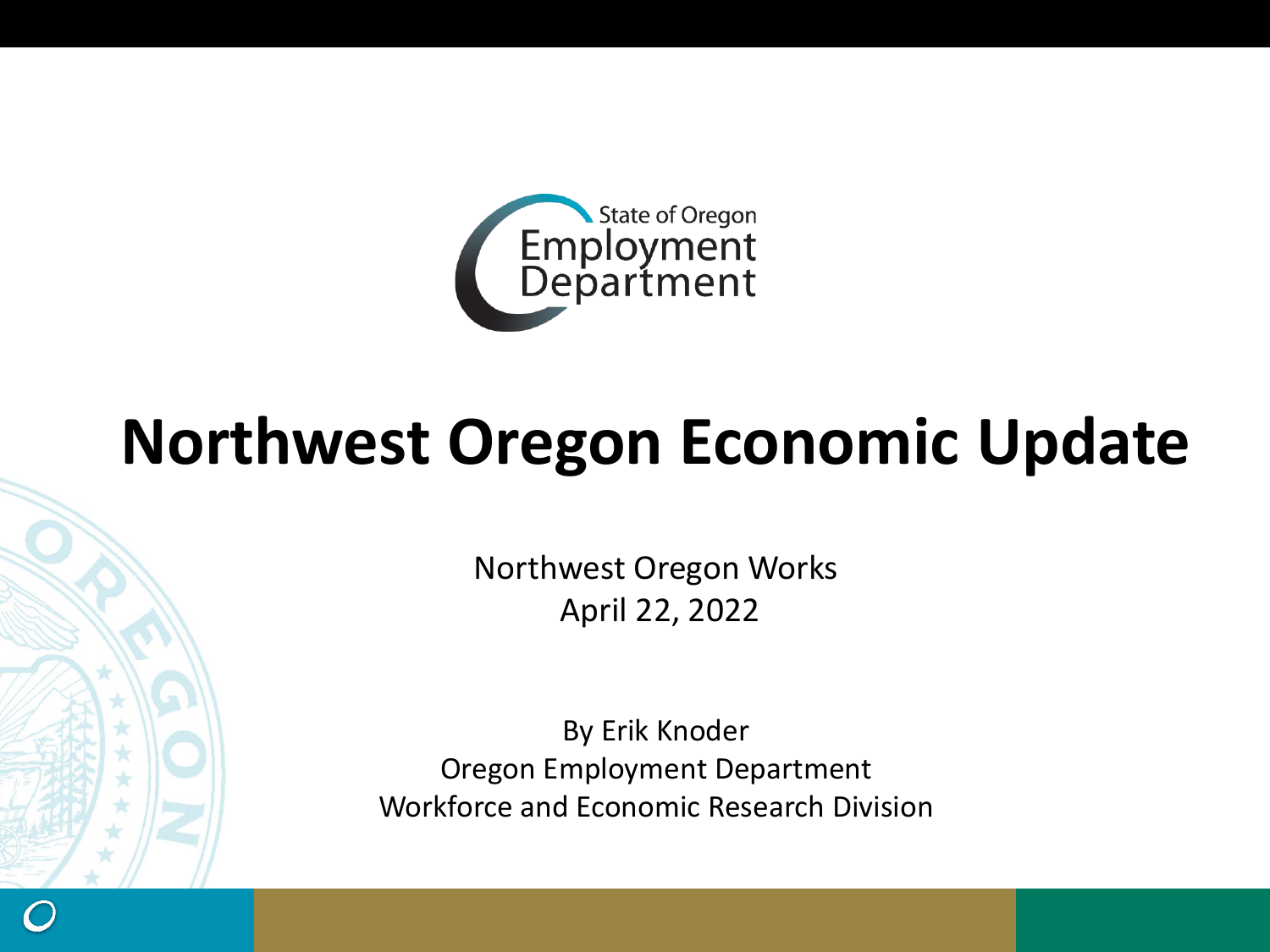# Focus on Oregon

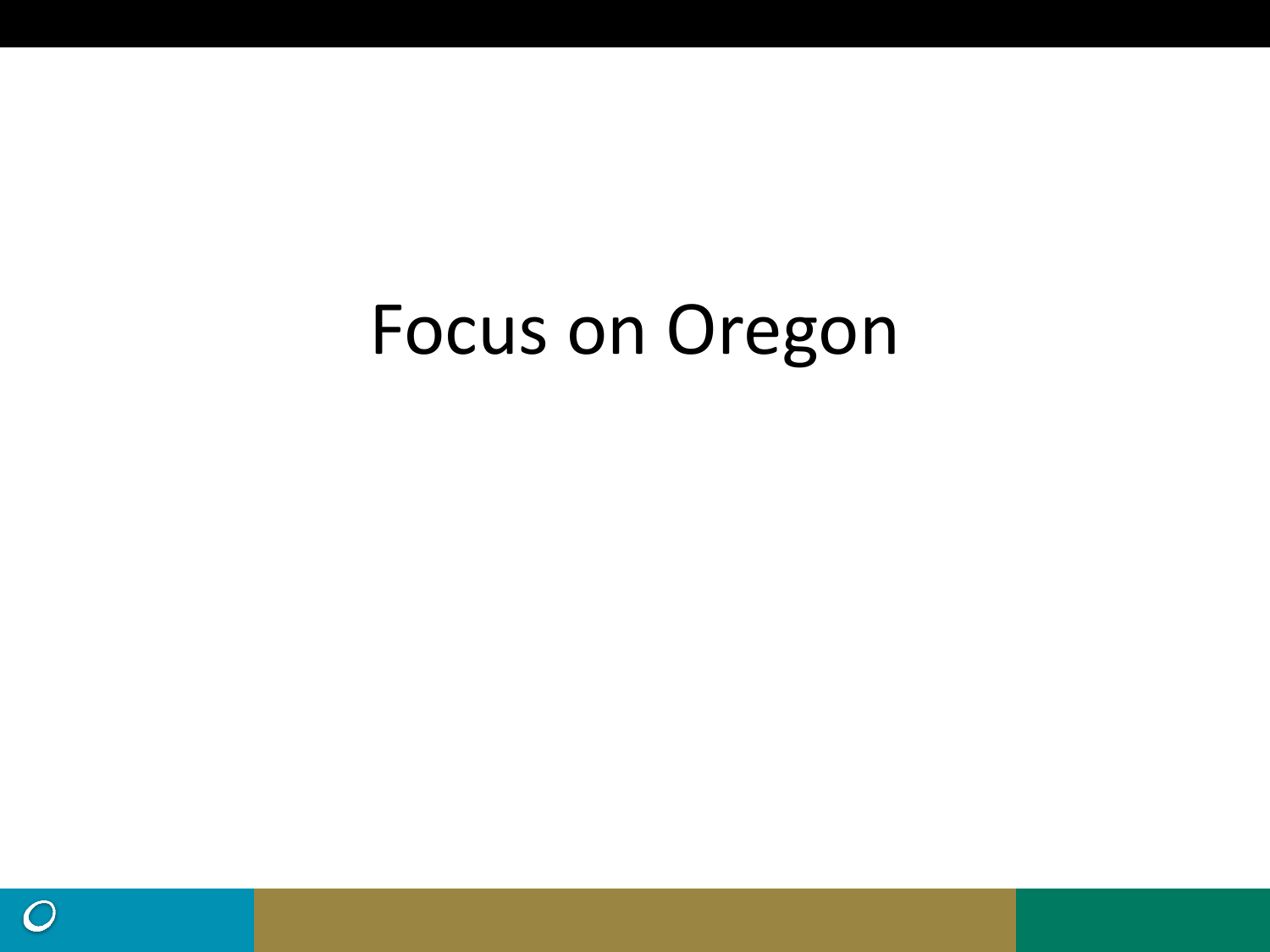# Employment was at an all-time high of 2.1 million in March.

**Local Area Unemployment Statistics** 

(Number of Employed)

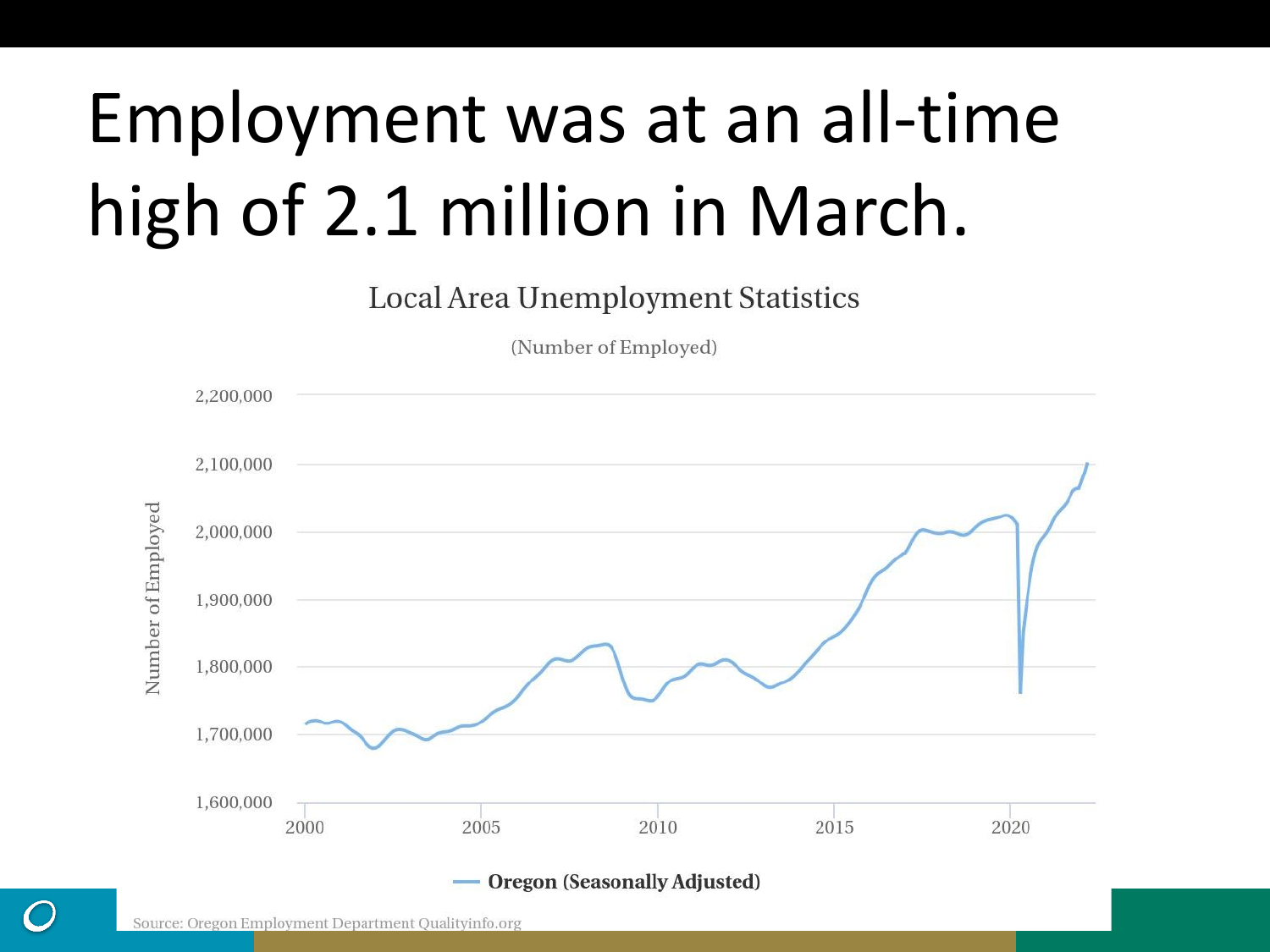The 95% confidence interval on Oregon's total employment was +/- 87,000 in March 2022. The gain in employment since March 2020 was 129,023. It is likely that Oregon has really regained all the employment lost in the pandemic recession.

We seem to have more self-employment (+44,000) and less payroll employment (-18,600).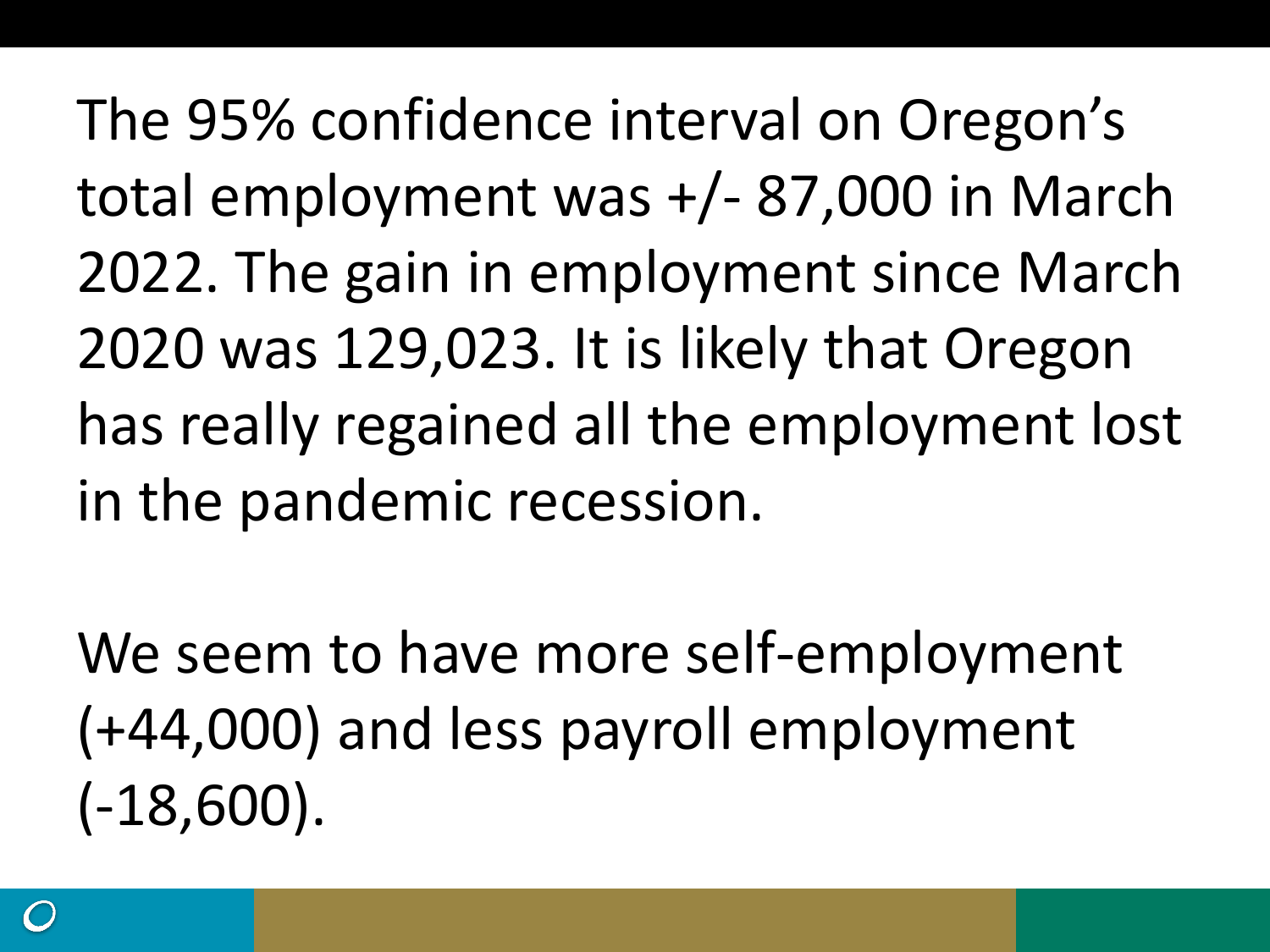# The number of unemployed is back to 2017-2018 levels.

**Local Area Unemployment Statistics** 

(Number of Unemployed)

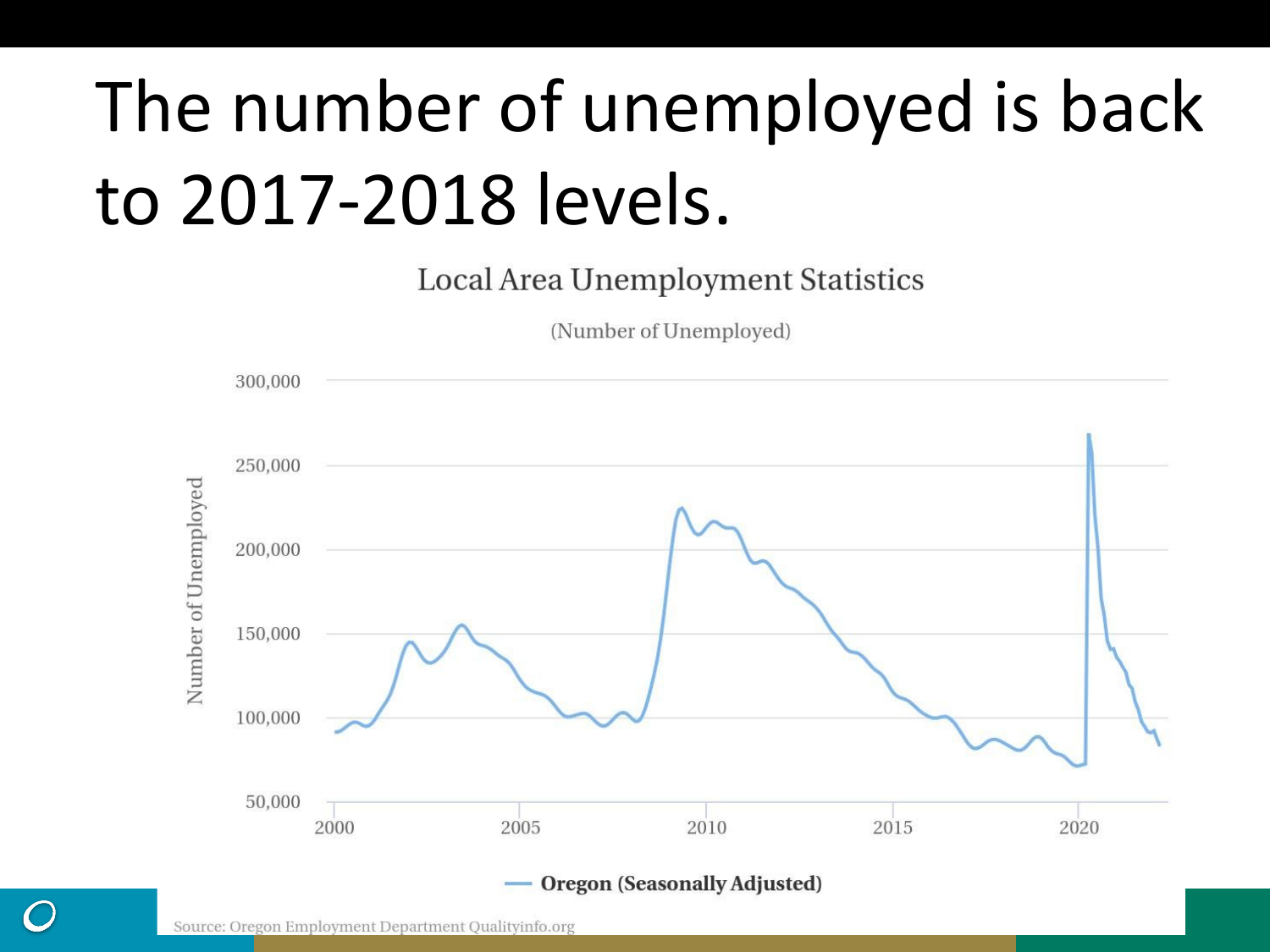# Great resignation or just a fullemployment labor market?

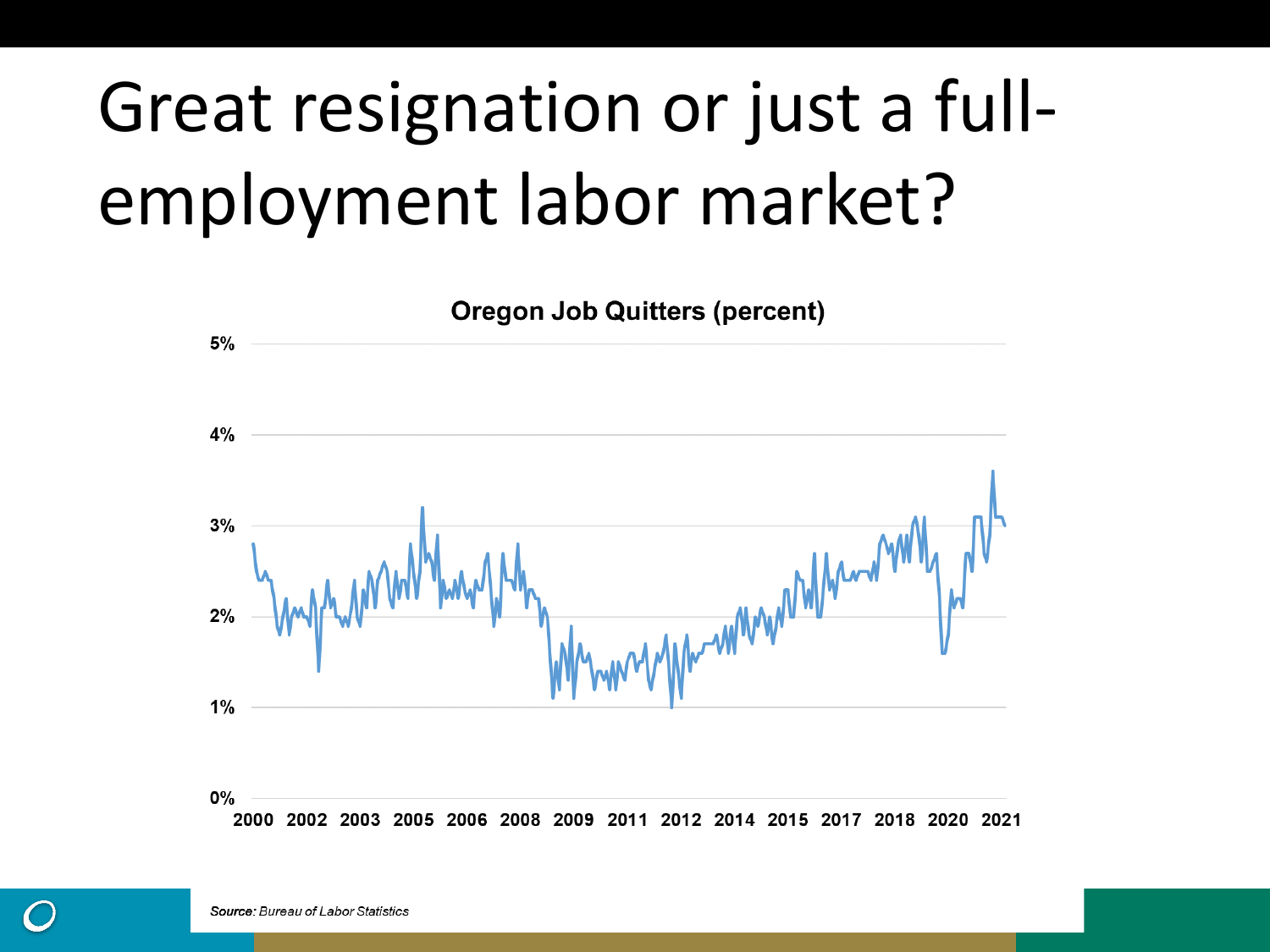## Focus on Northwest Oregon

Benton County Clatsop County Columbia County Lincoln County Tillamook County

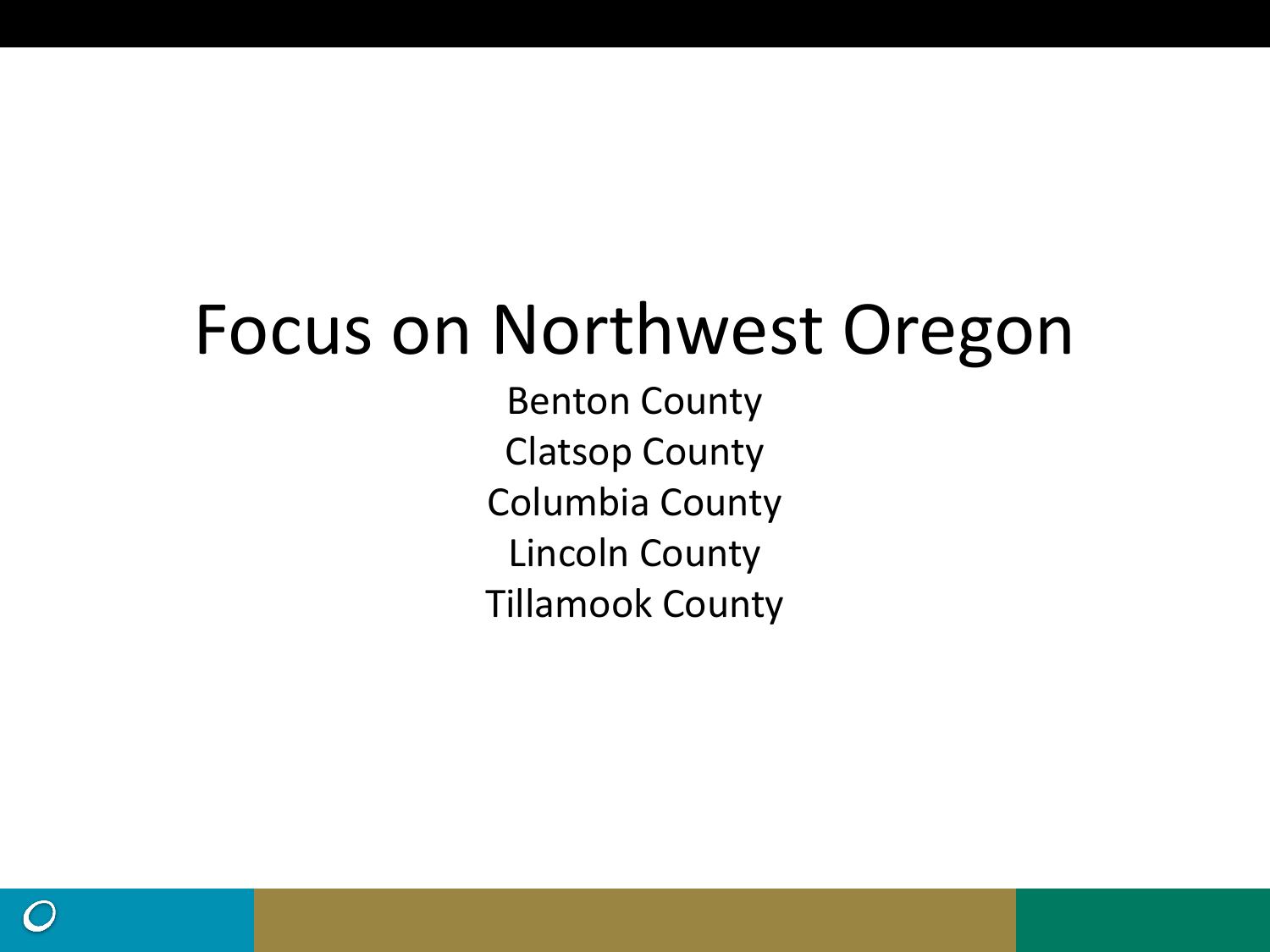# Total employment in NWO was 3,300 above 2020 level in March.

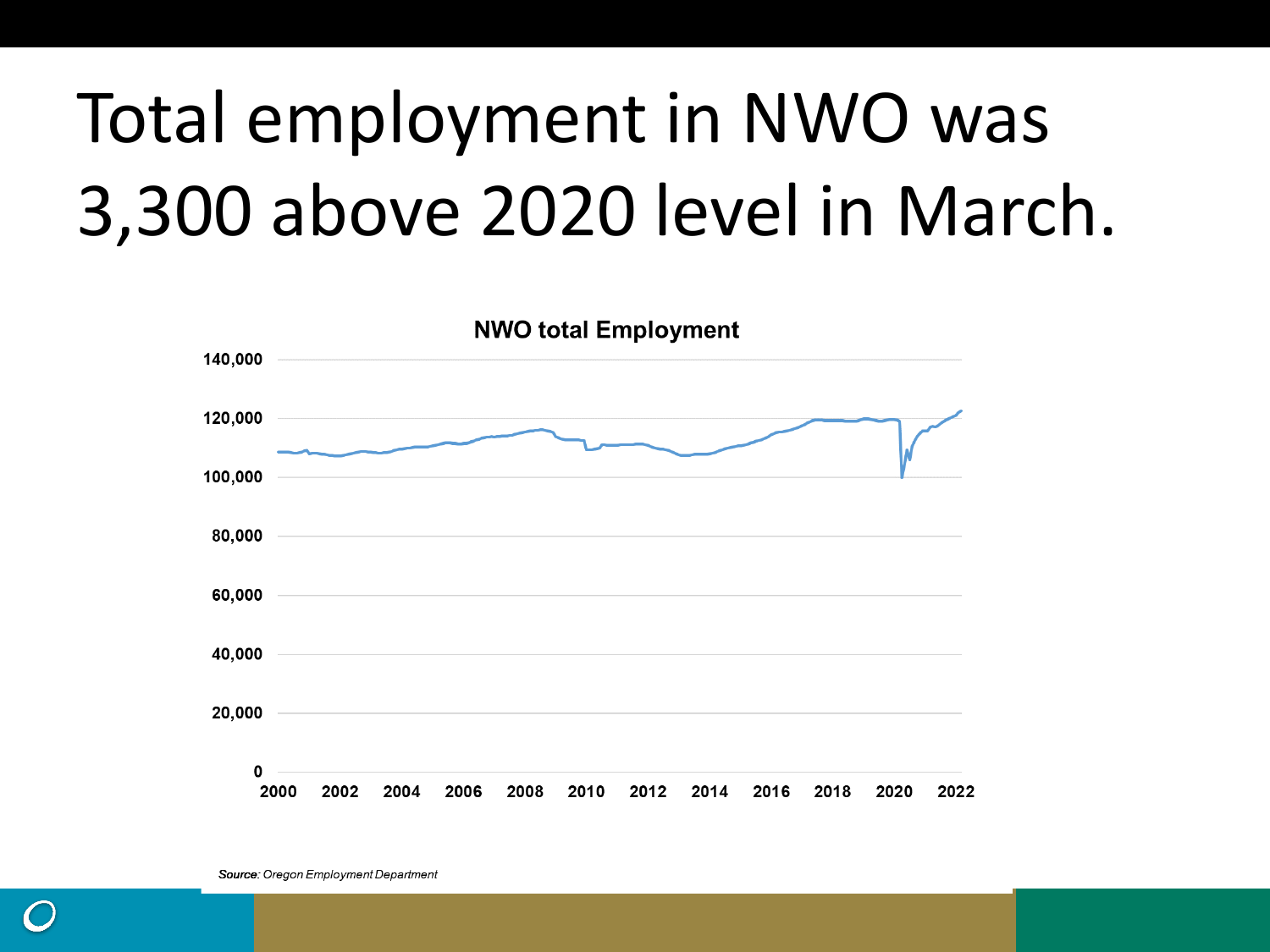## All counties down 2% to 5% from February 2020. Regionally still down 4,000. Recovered 14,100.

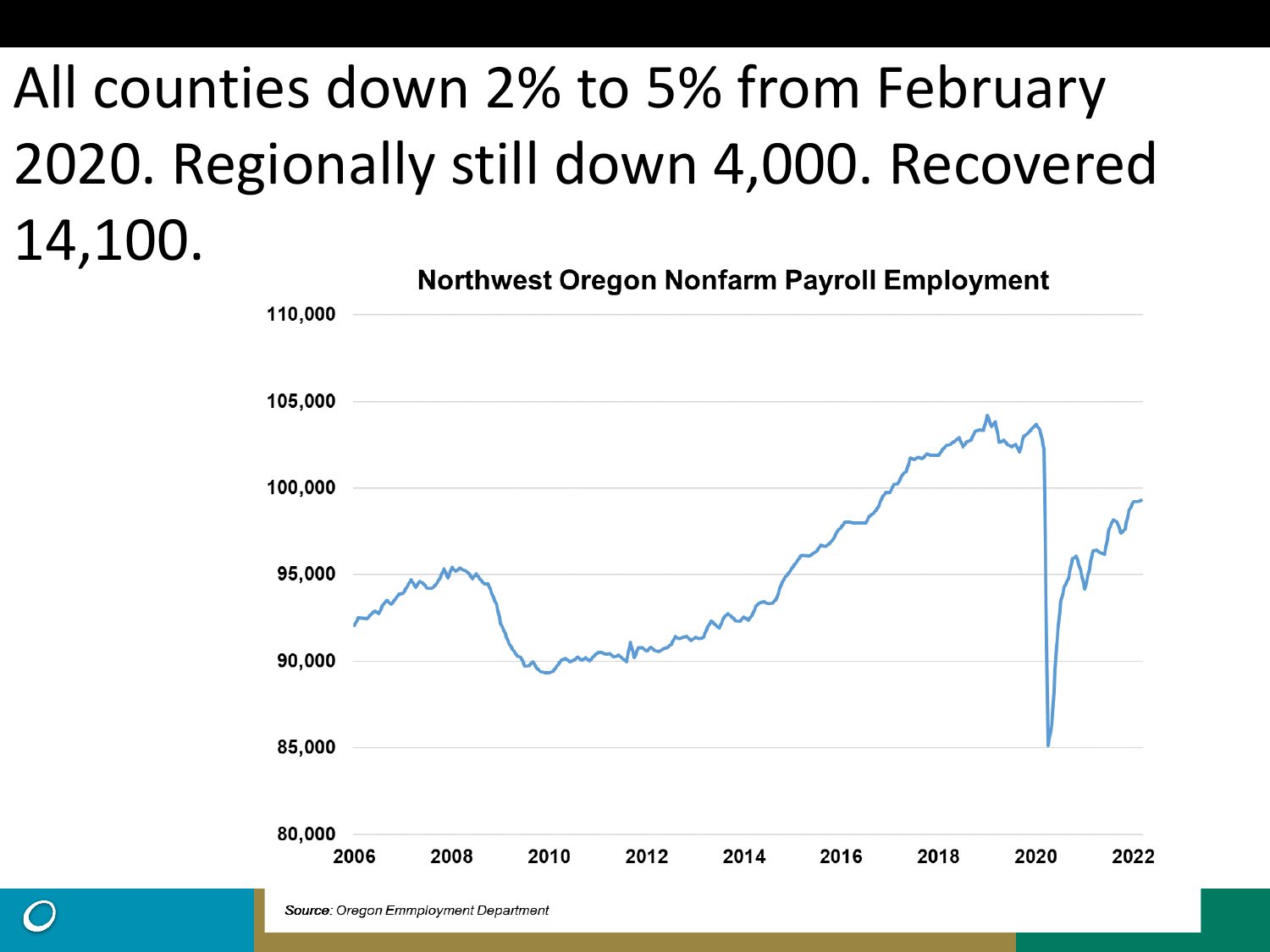# Private education and health was down in every county

| <b>Benton had</b>        | <b>19770 Change in Nomann Employment March 2021 to</b><br><b>March 2022</b> |        |   |     |       |       |
|--------------------------|-----------------------------------------------------------------------------|--------|---|-----|-------|-------|
| 84% of the               | Leisure and hospitality                                                     |        |   |     |       |       |
| total annual             | <b>Local education</b>                                                      |        |   |     |       |       |
| growth.                  | Local government                                                            |        |   |     |       |       |
|                          | <b>Other services</b>                                                       |        |   |     |       |       |
|                          | <b>Manufacturing</b>                                                        |        |   |     |       |       |
|                          | Trade, transportation, and utilities                                        |        |   |     |       |       |
|                          | Information                                                                 |        |   |     |       |       |
|                          | Professional and business services                                          |        |   |     |       |       |
|                          | <b>State government</b>                                                     |        |   |     |       |       |
|                          | <b>Financial activities</b>                                                 |        |   |     |       |       |
|                          | Mining, logging, and construction                                           |        |   |     |       |       |
|                          | <b>Federal government</b>                                                   |        |   |     |       |       |
|                          | <b>Education and health services</b>                                        |        |   |     |       |       |
| $\overline{\phantom{m}}$ |                                                                             | $-500$ | 0 | 500 | 1,000 | 1,500 |

NIMO Change in Nonfarm Employment March 2021 to

2.000

Source: Oregon Employment Department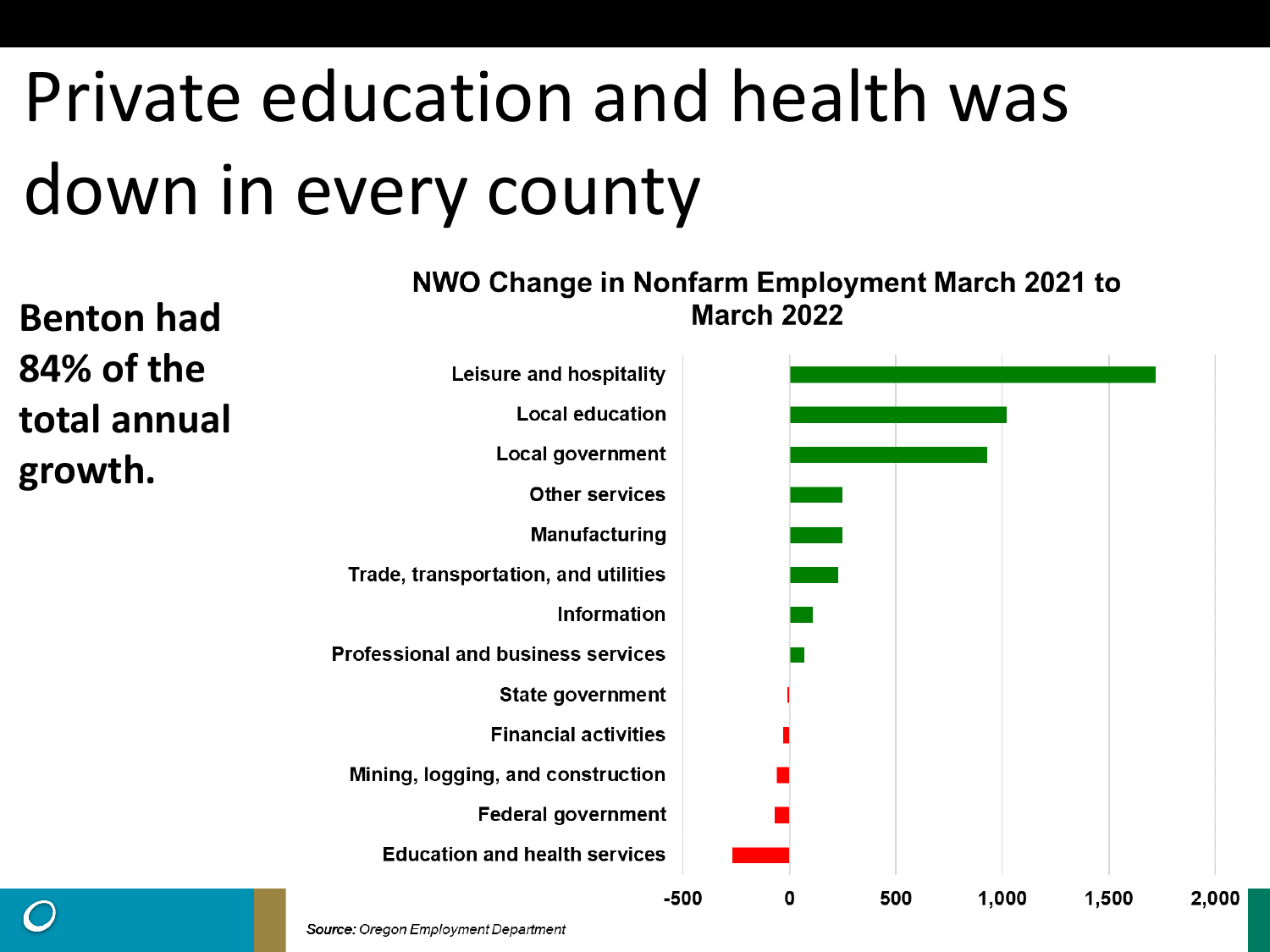Only Lincoln and Clatsop remain slightly above their pre-recession rates.

> Seasonally adjusted unemployment rate Benton 2.9% Clatsop 4.0% Columbia 4.4% Lincoln 5.0% Tillamook 3.8% *Source: Oregon Employment Department* March 2022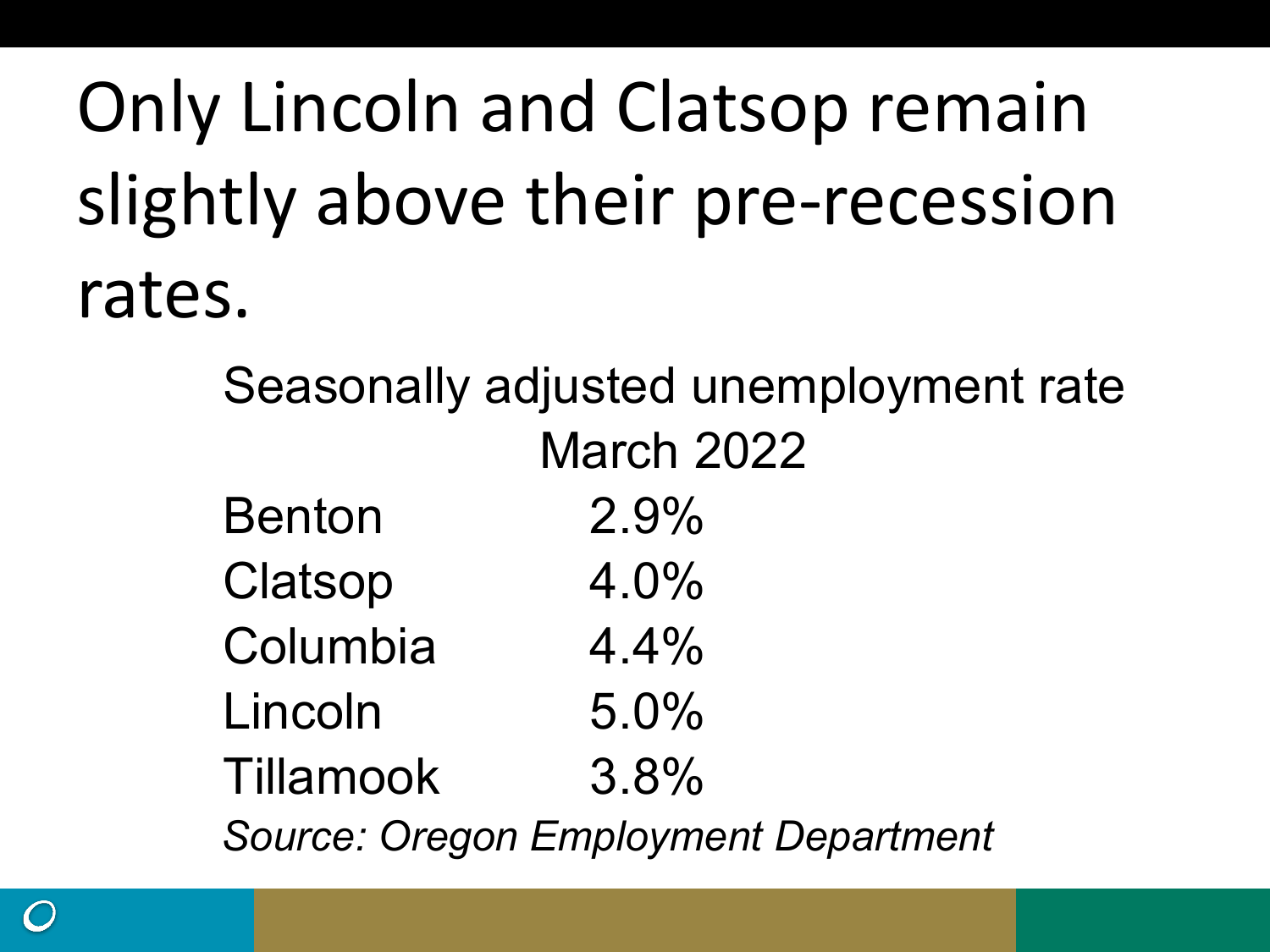# Regular UI claims are back to prepandemic levels.

**Regualr Unemployment Insurance Claims in NW Oregon** 

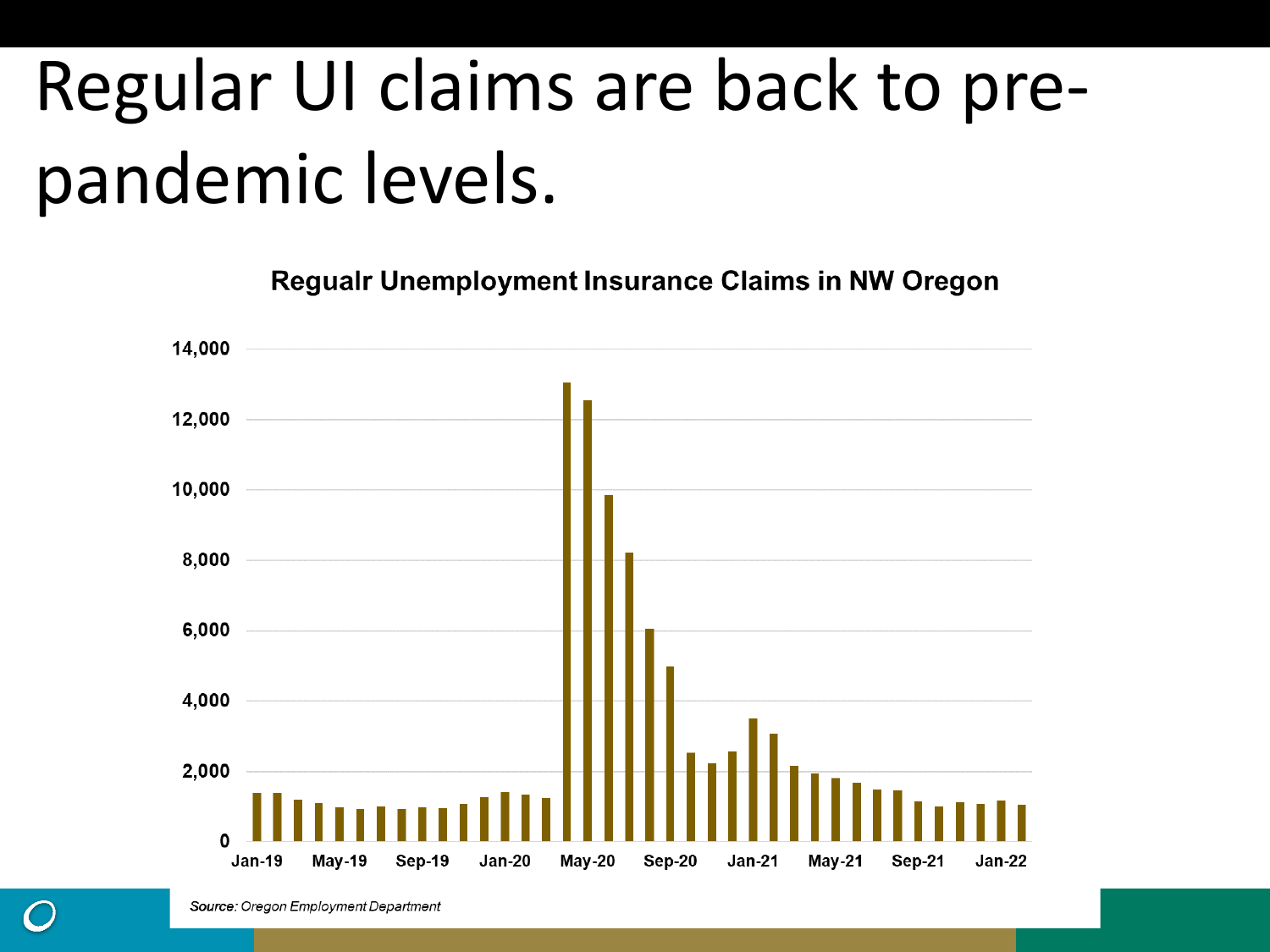### The leisure and hospitality and health care industries reported the most vacancies in 2021.

**Northwest Oregon Job Vacancies by Industry, 2021**

|                                                  |                  | <b>Average</b> |
|--------------------------------------------------|------------------|----------------|
| <b>Industry</b>                                  | <b>Vacancies</b> | <b>Wage</b>    |
| <b>All Industries</b>                            | 7,311            | \$16.96        |
| Leisure and hospitality                          | 1,957            | \$14.29        |
| Health care and social assistance                | 1,908            | \$19.68        |
| <b>Retail trade</b>                              | 1,005            | \$14.84        |
| Manufacturing                                    | 580              | \$16.73        |
| Management, administrative, and waste services   | 537              | \$16.24        |
| Other services                                   | 410              | \$19.03        |
| Construction                                     | 355              | \$21.20        |
| <b>Financial activities</b>                      | 181              | \$15.62        |
| Natural resources and mining                     | 133              | \$18.24        |
| Transportation, warehousing, and utilities       | 86               | \$19.55        |
| Professional, scientific, and technical services | 81               | \$32.96        |
| Wholesale trade                                  | 31               | \$12.44        |
| Private educational services                     | 26               | n/a            |
| Information                                      | 21               | n/a            |
|                                                  |                  |                |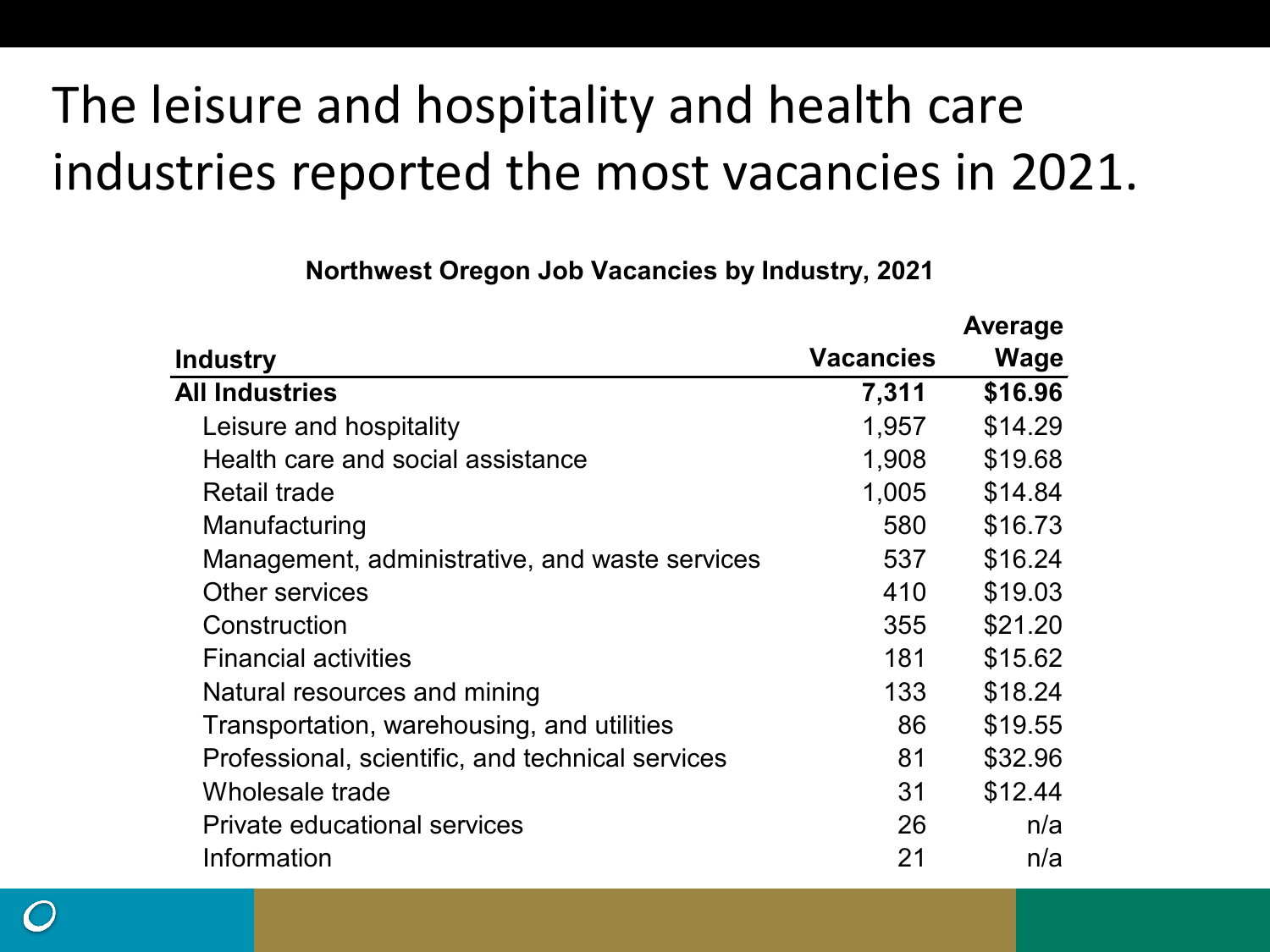### Food preparation and serving, and building and grounds cleaning and maintenance occupational groups had the most vacancies.

|                                                |                  | Average |
|------------------------------------------------|------------------|---------|
| <b>Occupation Group</b>                        | <b>Vacancies</b> | Wage    |
| <b>All Occupations</b>                         | 7,311            | \$16.96 |
| <b>Food Preparation and Serving Related</b>    | 1,171            | \$14.09 |
| Building and Grounds Cleaning and Maintenance  | 1,038            | \$14.93 |
| <b>Health Care Support</b>                     | 885              | \$16.65 |
| <b>Sales and Related</b>                       | 738              | \$14.78 |
| <b>Office and Administrative Support</b>       | 654              | \$14.98 |
| Production                                     | 492              | \$15.53 |
| <b>Transportation and Material Moving</b>      | 468              | \$17.56 |
| <b>Health Care Practitioners and Technical</b> | 362              | \$30.49 |
| <b>Construction and Extraction</b>             | 333              | \$20.72 |
| Installation, Maintenance, and Repair          | 317              | \$19.58 |
| <b>Community and Social Service</b>            | 269              | \$20.75 |
| <b>Personal Care and Service</b>               | 117              | \$13.54 |
| Education, Training, and Library               | 103              | \$16.42 |
| Farming, Fishing, and Forestry                 | 80               | \$17.84 |
| Management                                     | 73               | \$42.20 |
| <b>Protective Service</b>                      | 64               | \$13.04 |
| <b>Business and Financial Operations</b>       | 57               | \$22.60 |

**Northwest Oregon Job Vacancies by Occupation Group, 2021**

**Average**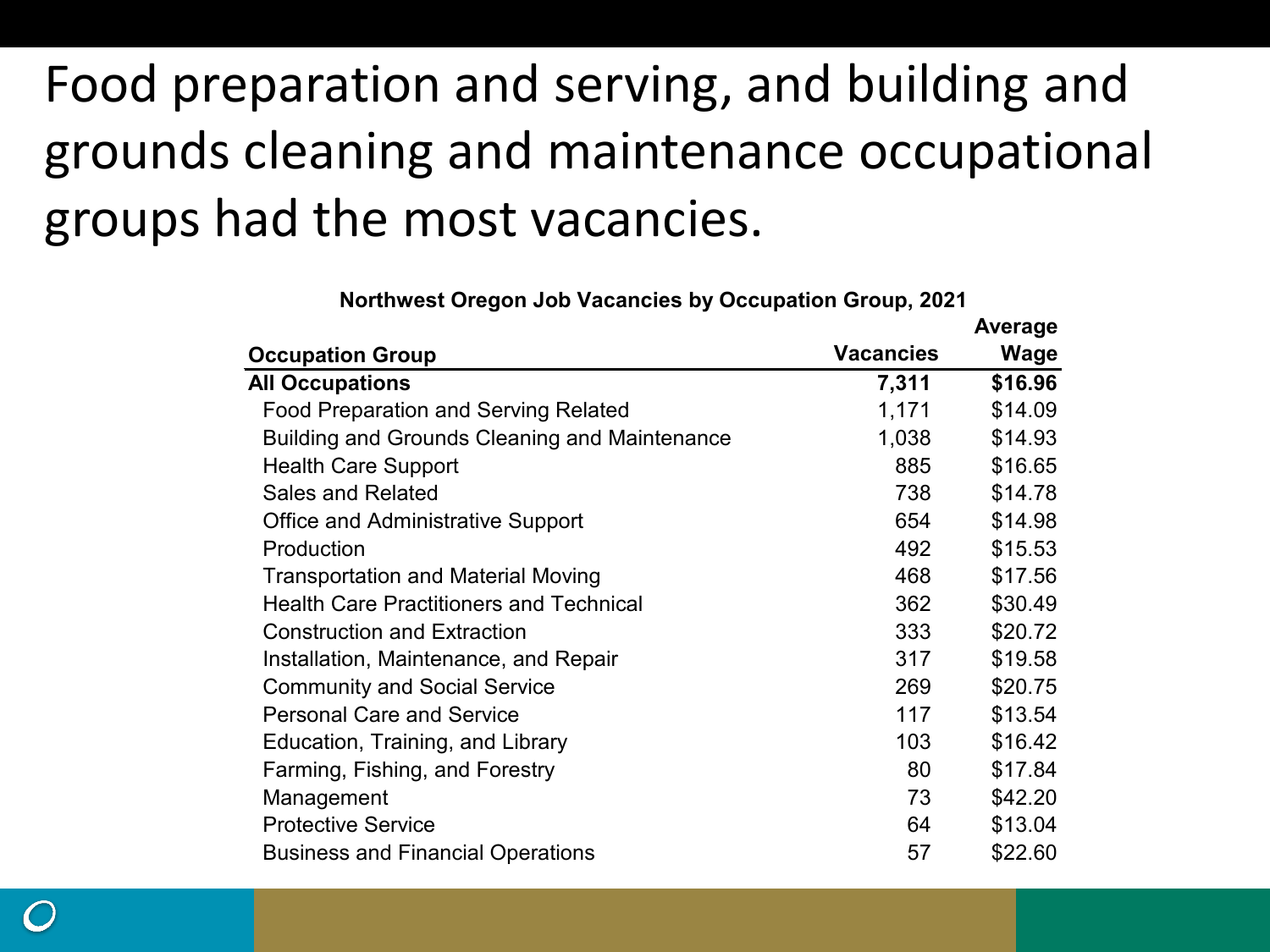### Employers had more difficulty filling vacancies in many common occupations.

#### **Top Northwest Oregon Occupations With the Highest Number of Difficult-to-Fill Job Vacancies, 2021**

| <b>Difficult-to-Fill Vacancies in All Occupations</b><br>5,644<br>Maids and Housekeeping Cleaners<br>510 |
|----------------------------------------------------------------------------------------------------------|
|                                                                                                          |
|                                                                                                          |
| <b>Personal Care Aides</b><br>469                                                                        |
| 331<br><b>Retail Salespersons</b>                                                                        |
| 216<br>Cooks, Restaurant                                                                                 |
| <b>Nursing Assistants</b><br>186                                                                         |
| <b>Bartenders</b><br>147                                                                                 |
| 147<br><b>Customer Service Representatives</b>                                                           |
| Landscaping and Groundskeeping Workers<br>142                                                            |
| <b>Food Preparation Workers</b><br>142                                                                   |
| <b>Waiters and Waitresses</b><br>127                                                                     |
| 113<br>Heavy and Tractor-Trailer Truck Drivers                                                           |
| 111<br>Hotel, Motel, and Resort Desk Clerks                                                              |
| <b>Mental Health Counselors</b><br>109                                                                   |
| 106<br>Food Processing Workers, All Other                                                                |
| <b>Roofers</b><br>97                                                                                     |
| 95<br>Massage Therapists                                                                                 |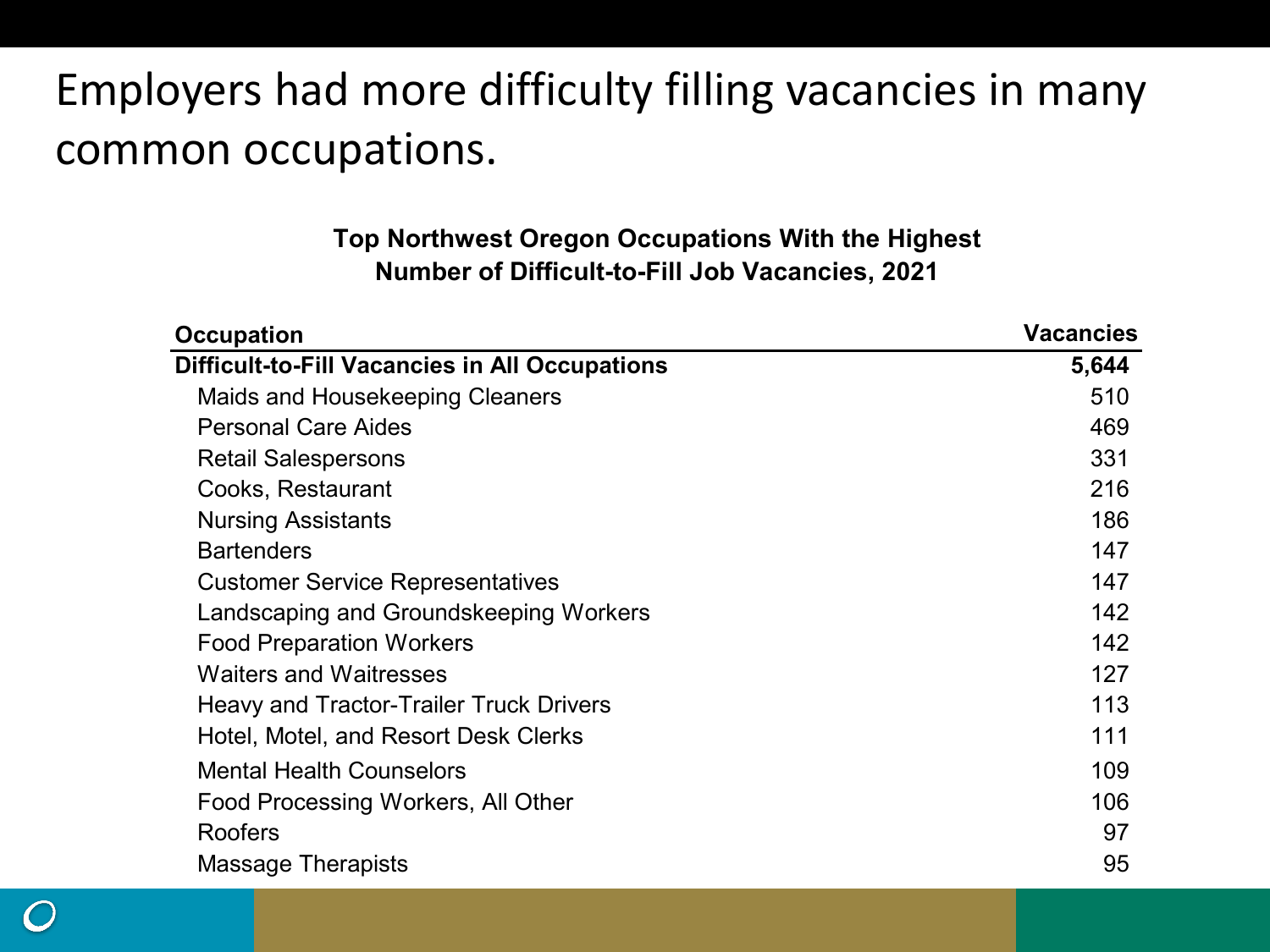One-third (33%) of vacancies in 2021 had been open for 60 days or longer – up from 23% in 2019. Almost all of these vacancies were reported as difficult to fill.

#### **Northwest Oregon Job Vacancies by Length of Time Job has been Open, 2021**

| <b>Length of Time Job</b> | <b>Average Difficult to</b> |             |      |  |  |
|---------------------------|-----------------------------|-------------|------|--|--|
| has been Open             | <b>Vacancies</b>            | <b>Wage</b> | Fill |  |  |
| <b>All Vacancies</b>      | 7,311                       | \$16.96     | 77%  |  |  |
| $<$ 30 Days               | 1,748                       | \$15.84     | 58%  |  |  |
| 30-59 Days                | 1,450                       | \$16.88     | 83%  |  |  |
| 60+ Days                  | 2,263                       | \$18.34     | 98%  |  |  |
| <b>Always Open</b>        | 1,305                       | \$16.18     | 86%  |  |  |
| Unknown                   | 545                         | \$18.30     | 17%  |  |  |

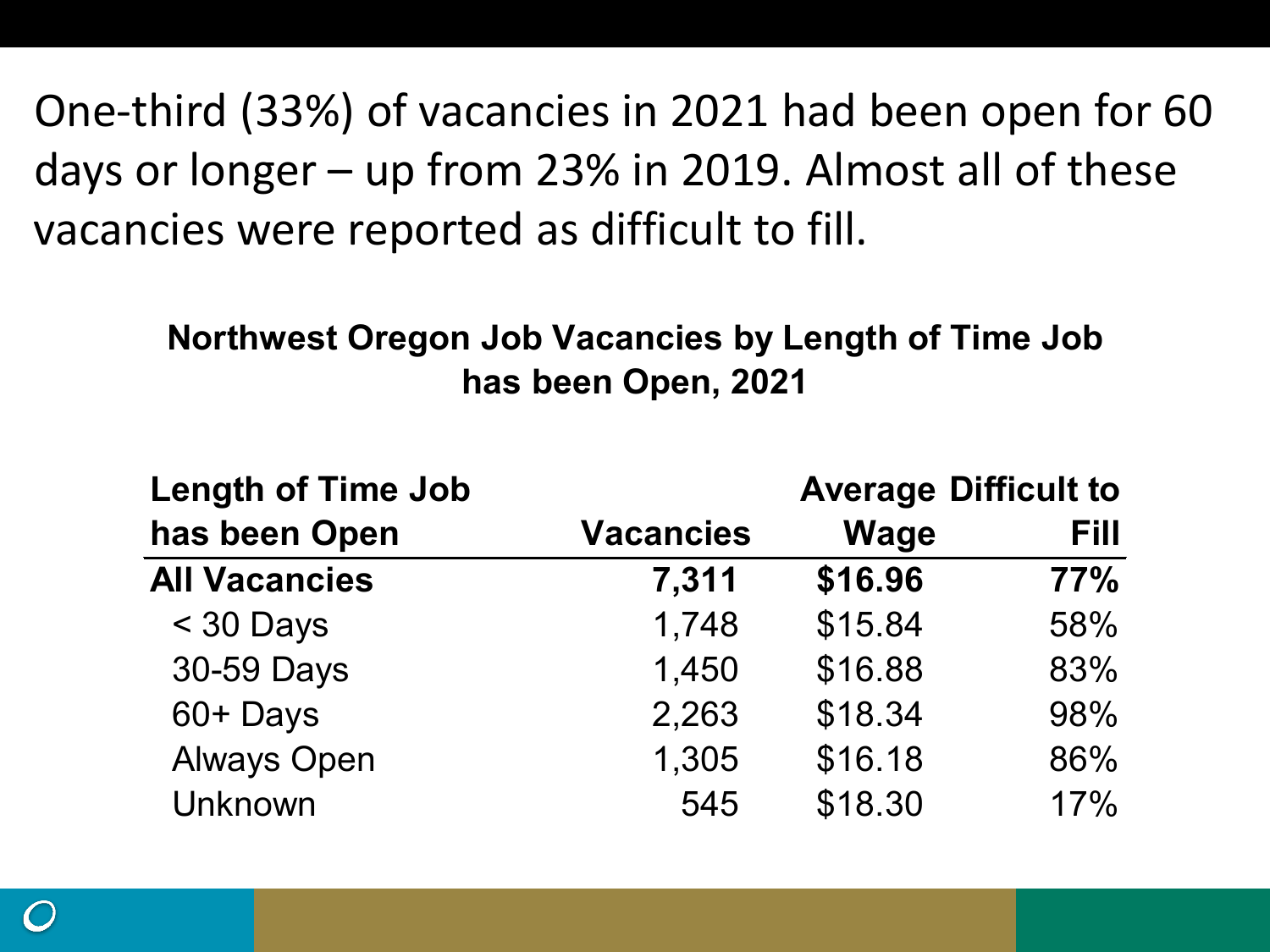### Vacancies requiring postsecondary education had the highest share that were difficult to fill.

#### **Northwest Oregon Job Vacancies by Required Education Level, 2021**

|                                      | Average          |               |                  | <b>Require</b>   |                   |                     |  |
|--------------------------------------|------------------|---------------|------------------|------------------|-------------------|---------------------|--|
|                                      |                  | <b>Hourly</b> | <b>Full-time</b> | <b>Permanent</b> | <b>Previous</b>   | <b>Difficult to</b> |  |
| <b>Required Education Level</b>      | <b>Vacancies</b> | Wage          | <b>Positions</b> | <b>Positions</b> | <b>Experience</b> | Fill                |  |
| <b>All Education Levels</b>          | 7,311            | \$16.96       | 71%              | 87%              | 44%               | 77%                 |  |
| No Requirement                       | 2,928            | \$15.42       | 68%              | 86%              | 25%               | 84%                 |  |
| <b>High School Diploma</b>           | 2,498            | \$15.14       | 62%              | 82%              | 58%               | 74%                 |  |
| Postsecondary or Other Certification | 1,072            | \$23.52       | 81%              | 95%              | 61%               | 95%                 |  |
| <b>Bachelor's or Advanced Degree</b> | 311              | \$28.45       | 94%              | 100%             | 87%               | 60%                 |  |
| Unknown                              | 502              | \$19.15       | 90%              | 96%              | 21%               | 24%                 |  |

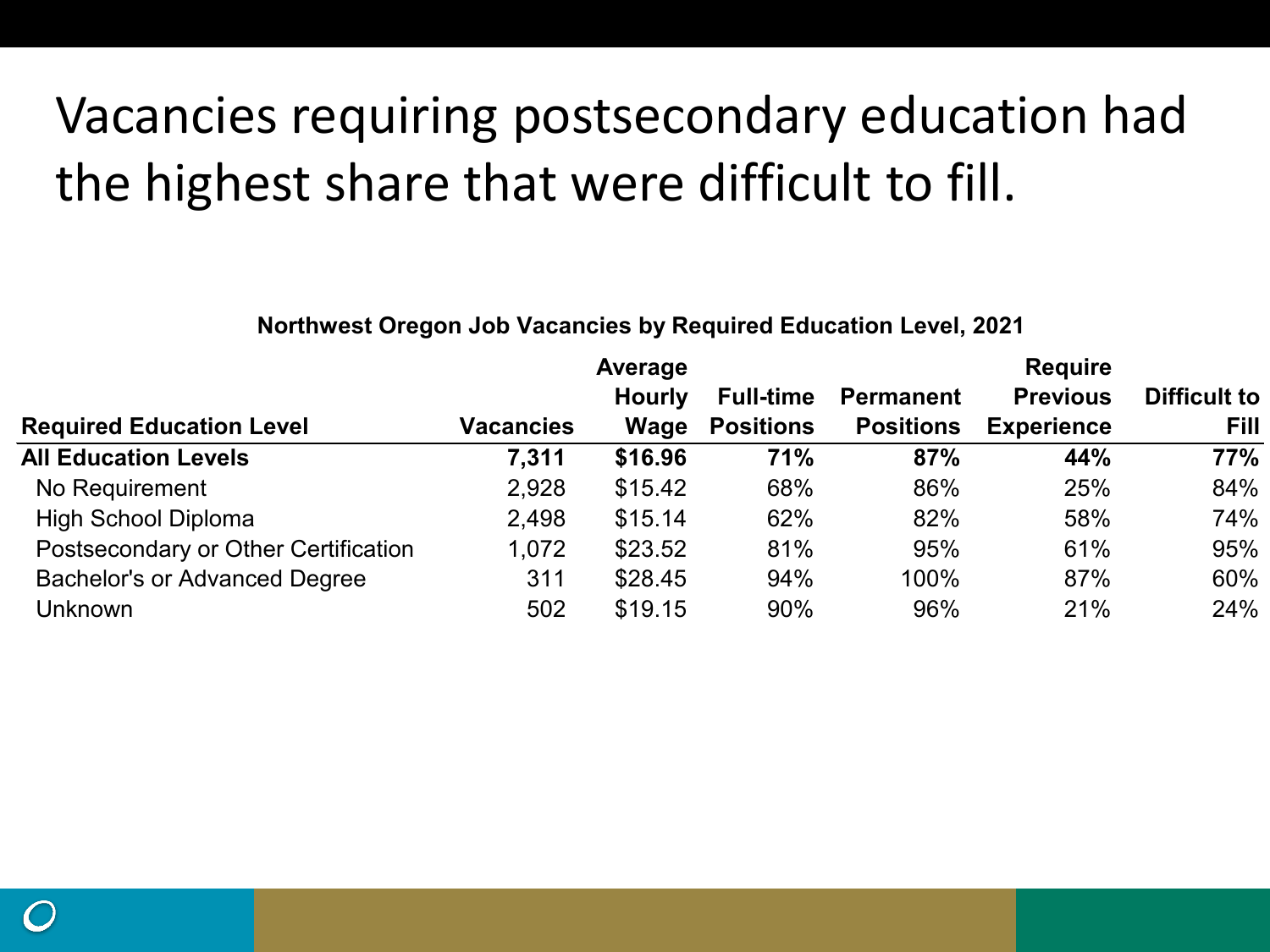# Focus on Tillamook

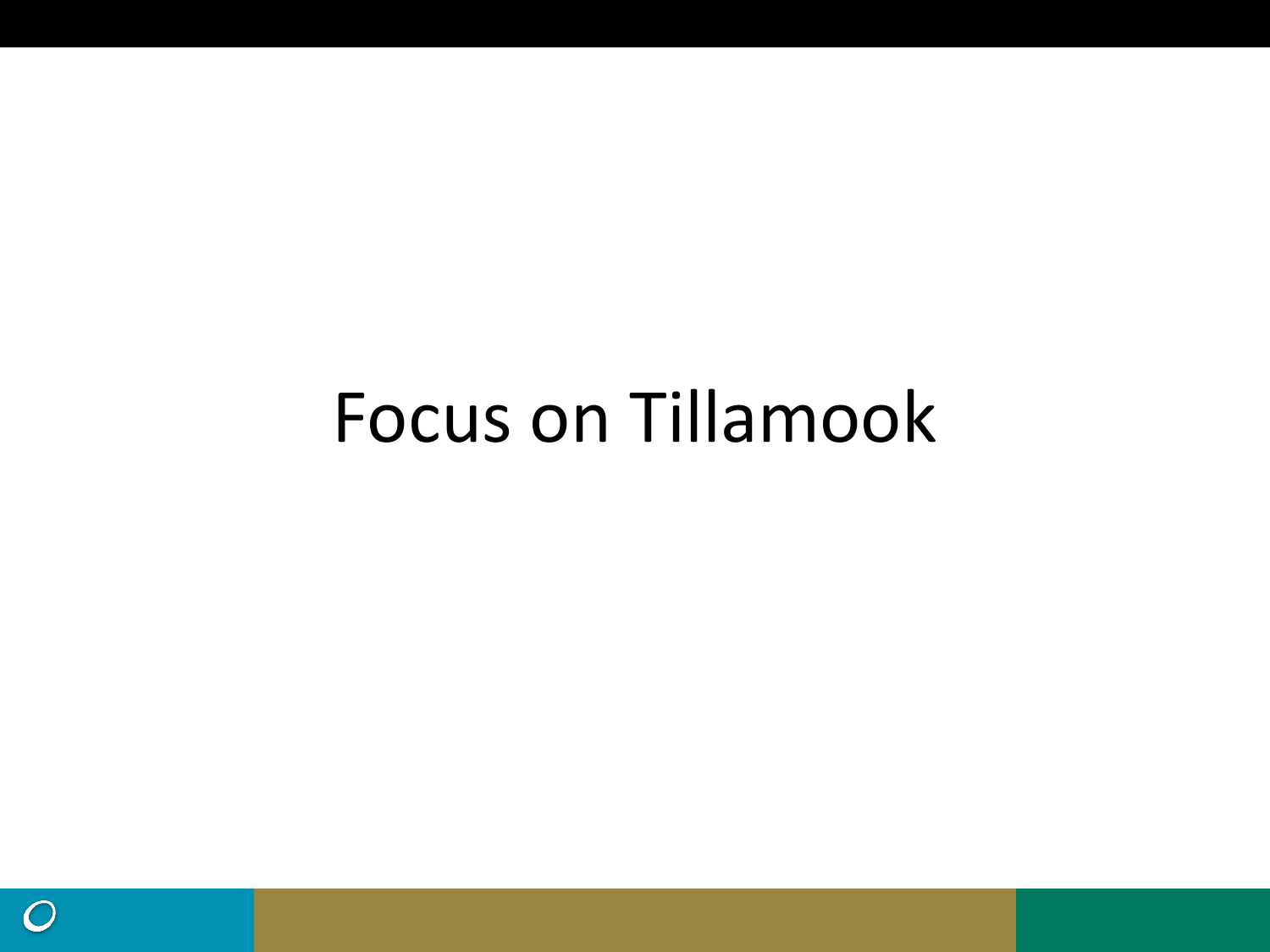#### Population Change 2011 to 2021



Source: Population Research Center, PSU

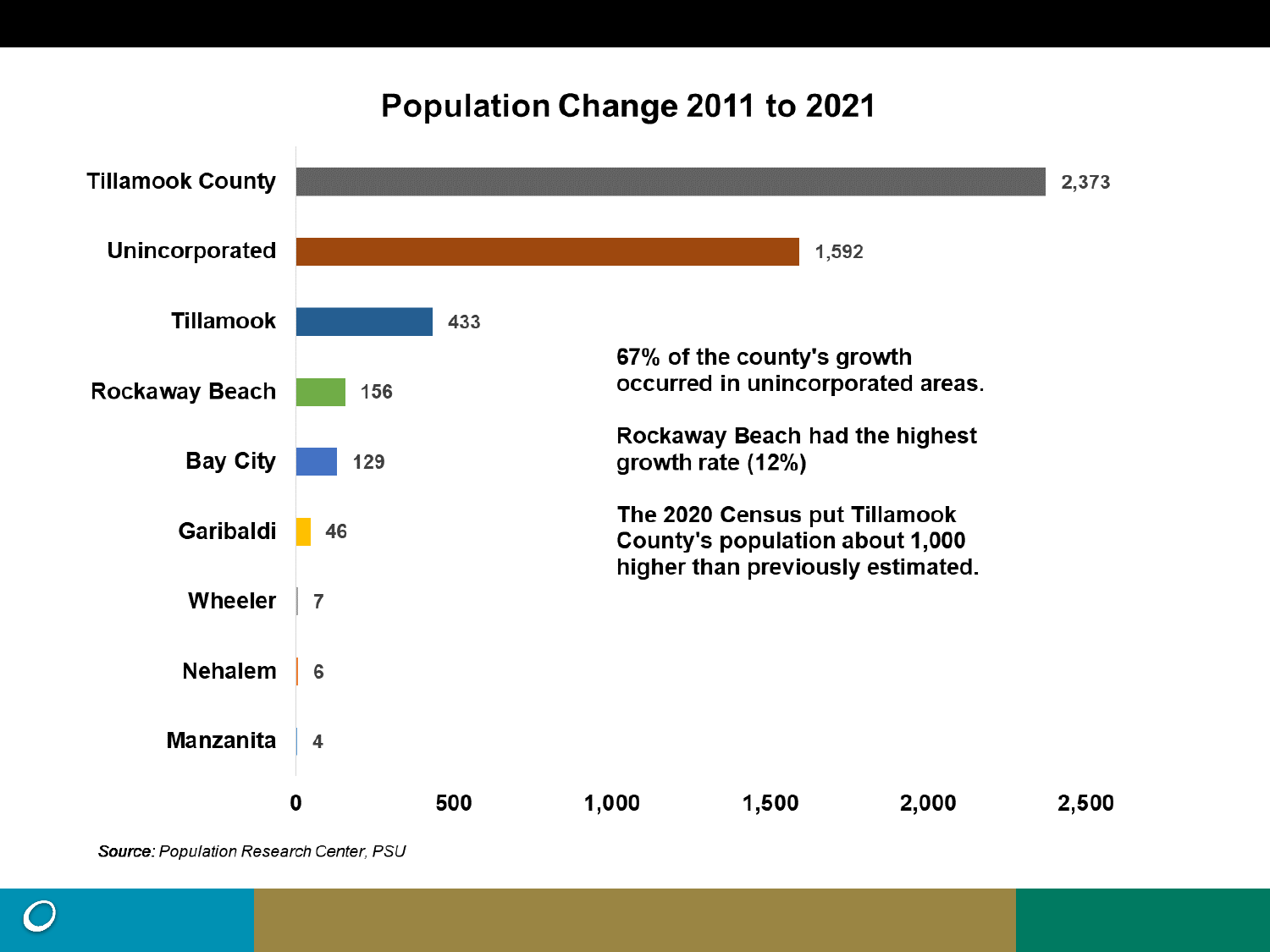## 27% of Tillamook's workforce was 55+ in 2021 vs. 23% statewide.

**Tillamook County Workforce by Age and Change in Share from 2011 to 2021** 

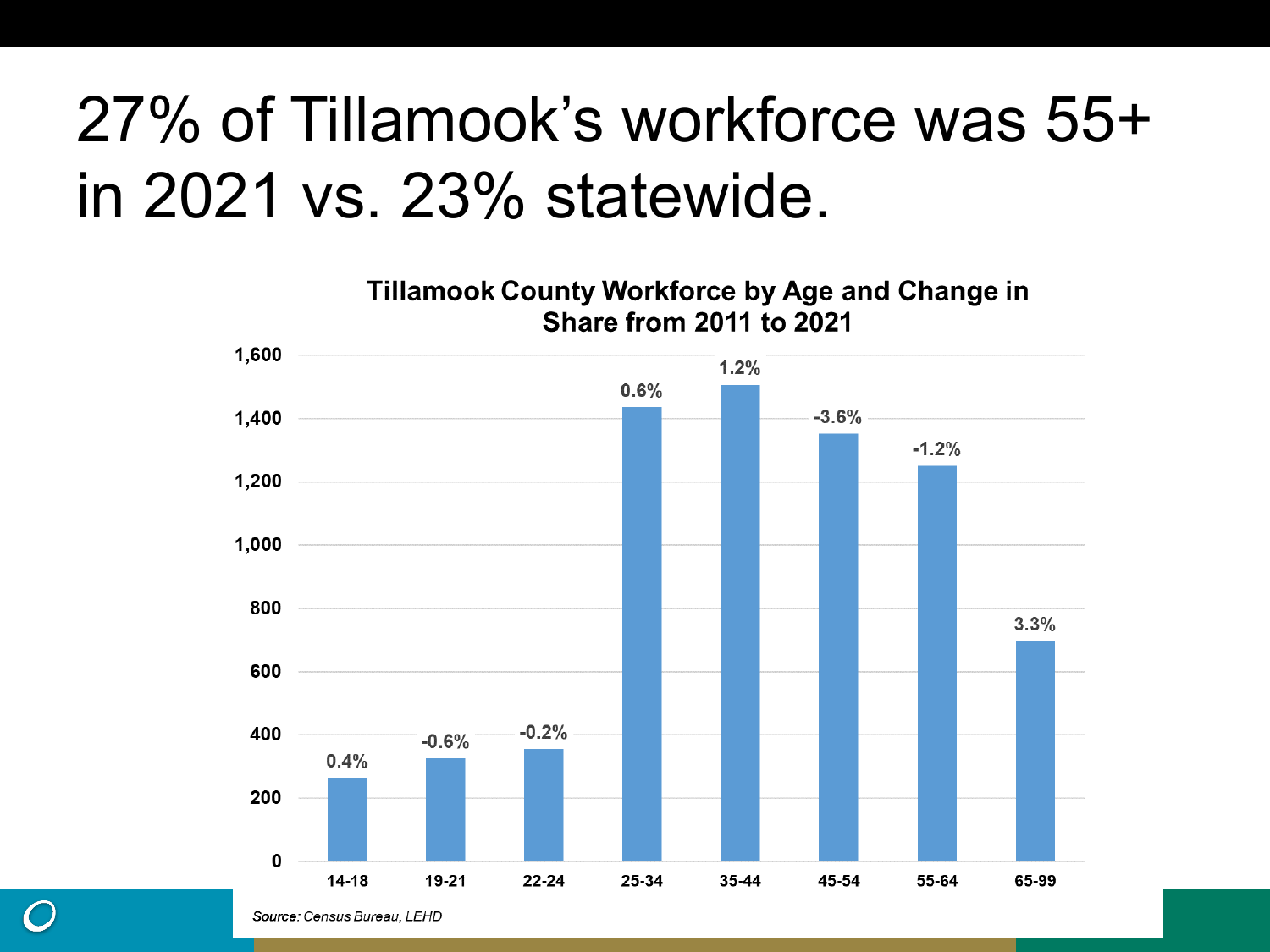### 18% of Tillamook's workforce had bachelor's or more vs. 24% statewide in 2021.



**Tillamook County Workforce by Education and Change** in Share from 2011 to 2021

Source: Census Bureau, LEHD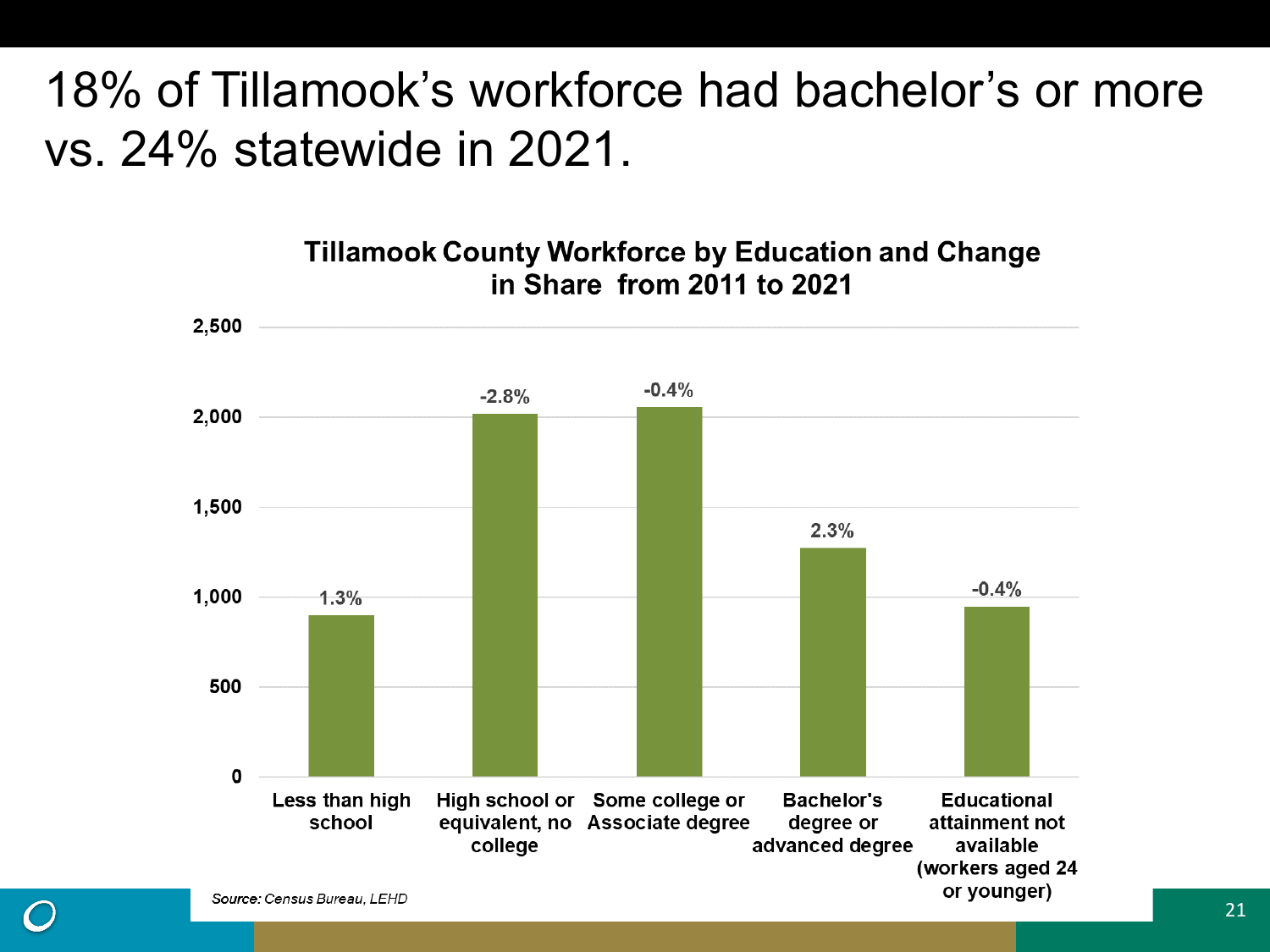## 43% of Tillamook's workforce worked out of the county in 2019.

Top destinations were Multnomah  $(9\%)$ , **Washington** (7%), and Marion (5%).

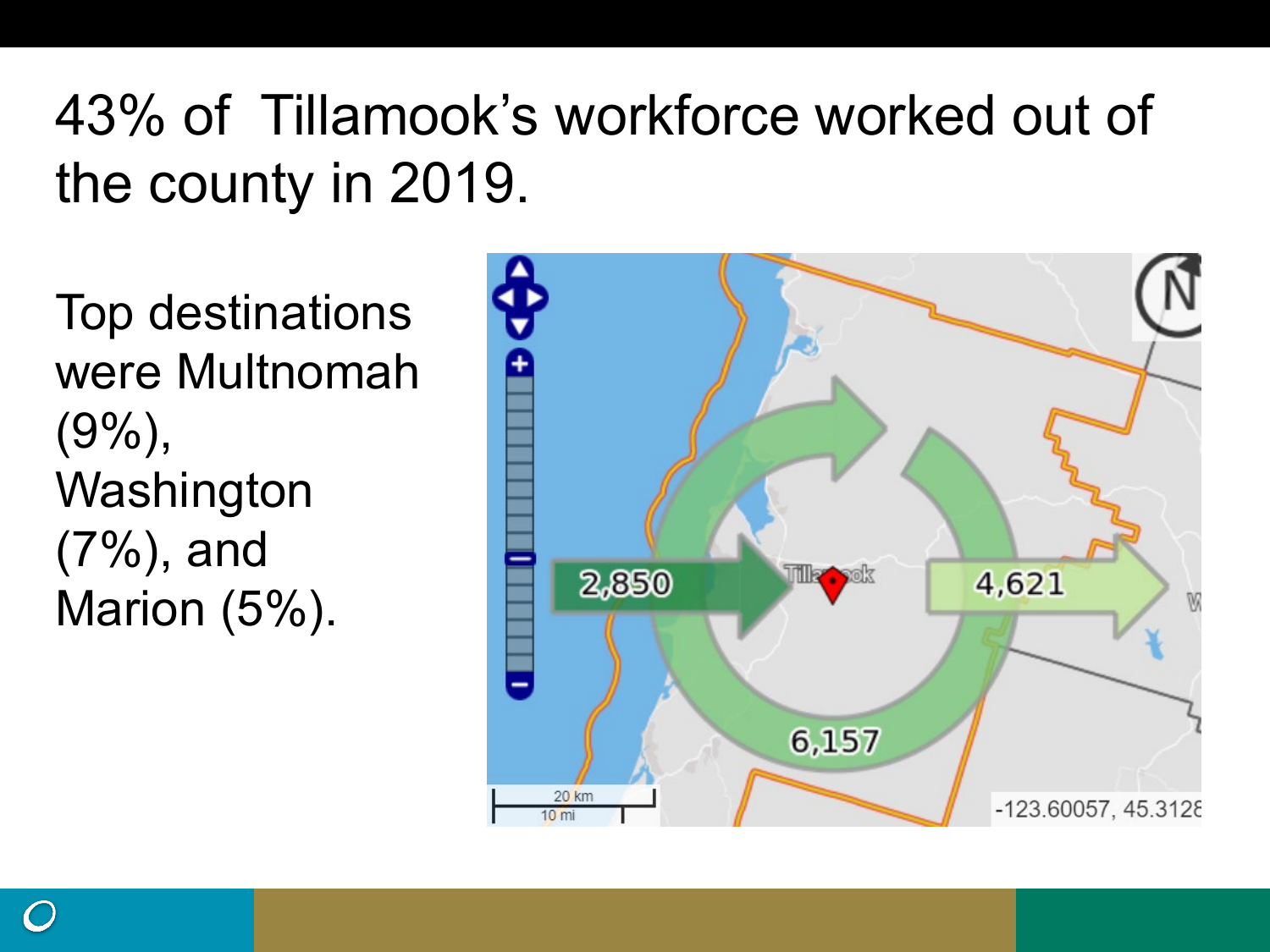#### **Manufacturing and Trade Lead the County's Private Sector Employment**

#### **Tillamook County Nonfarm Employment, March 2022**

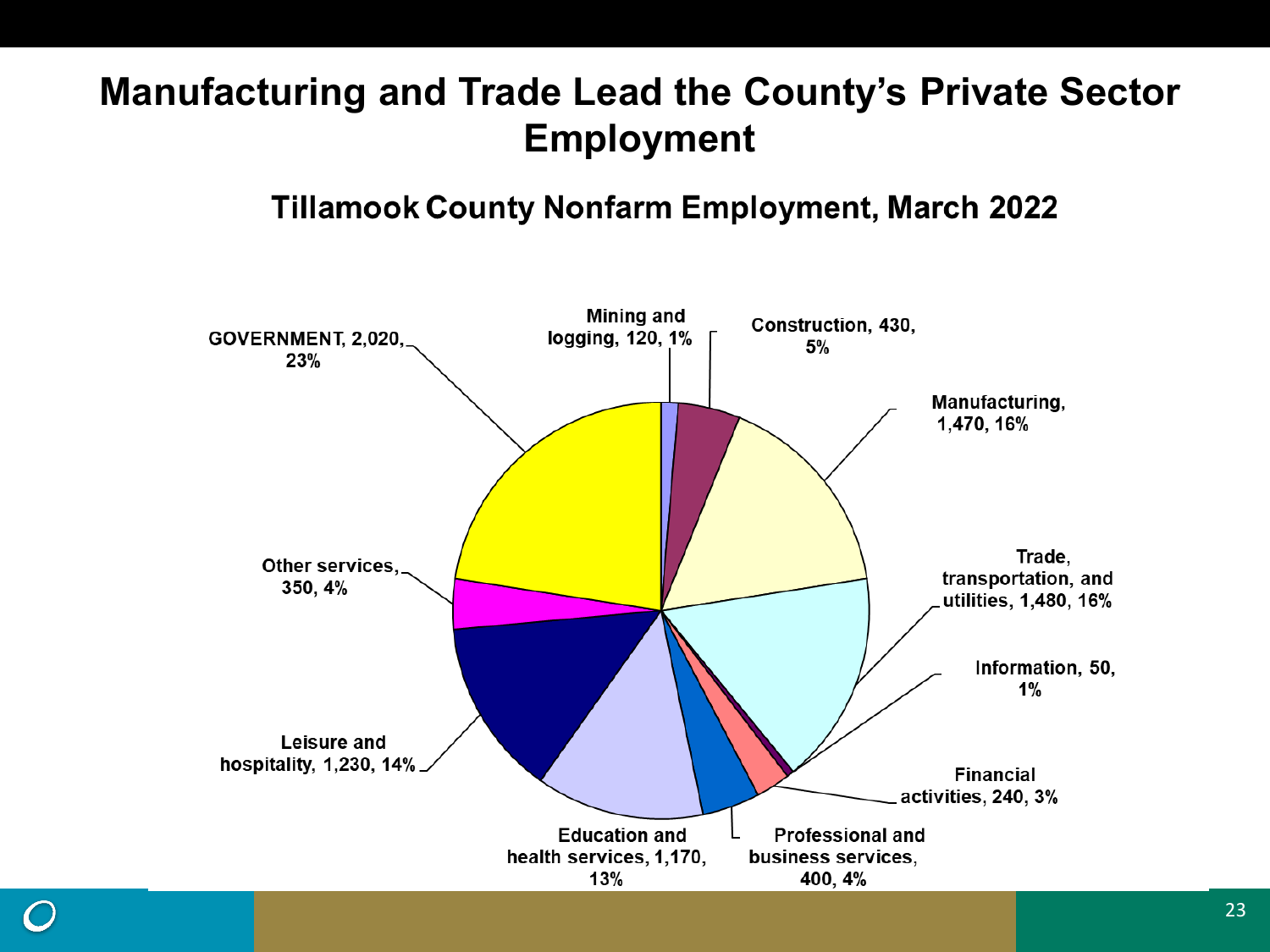Construction Sector Had Highest Average Wage County-Wide; Professional & Business Services, Government, Manufacturing, and Education and Health Services Round Out Top 5

#### **Tillamook County Average Monthly Wage,** 3Q2021

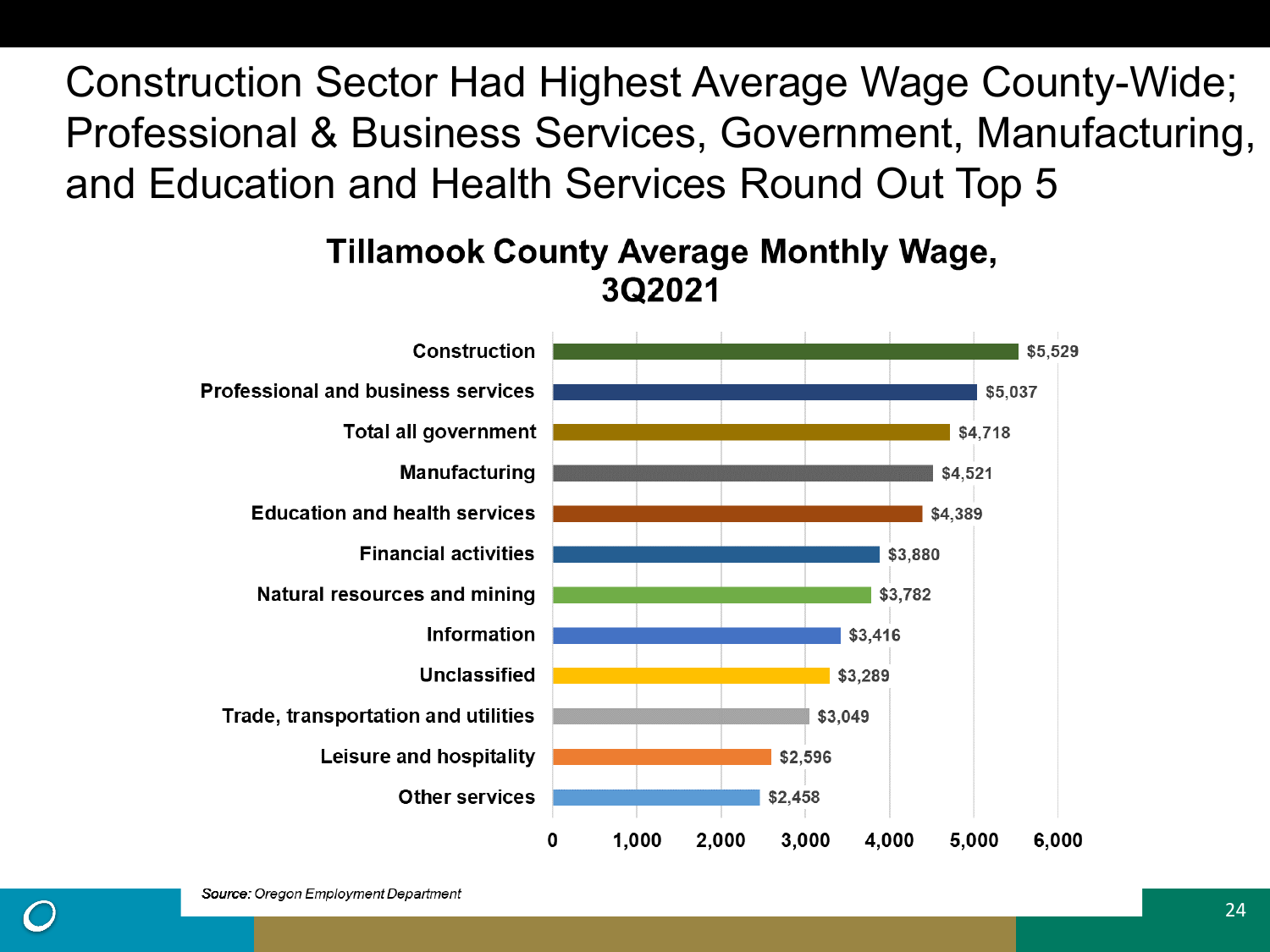### **Nonfarm employment dropped by 1,460 jobs (16%) from March to April, 2020. Still down 420 jobs from March 2019.**



25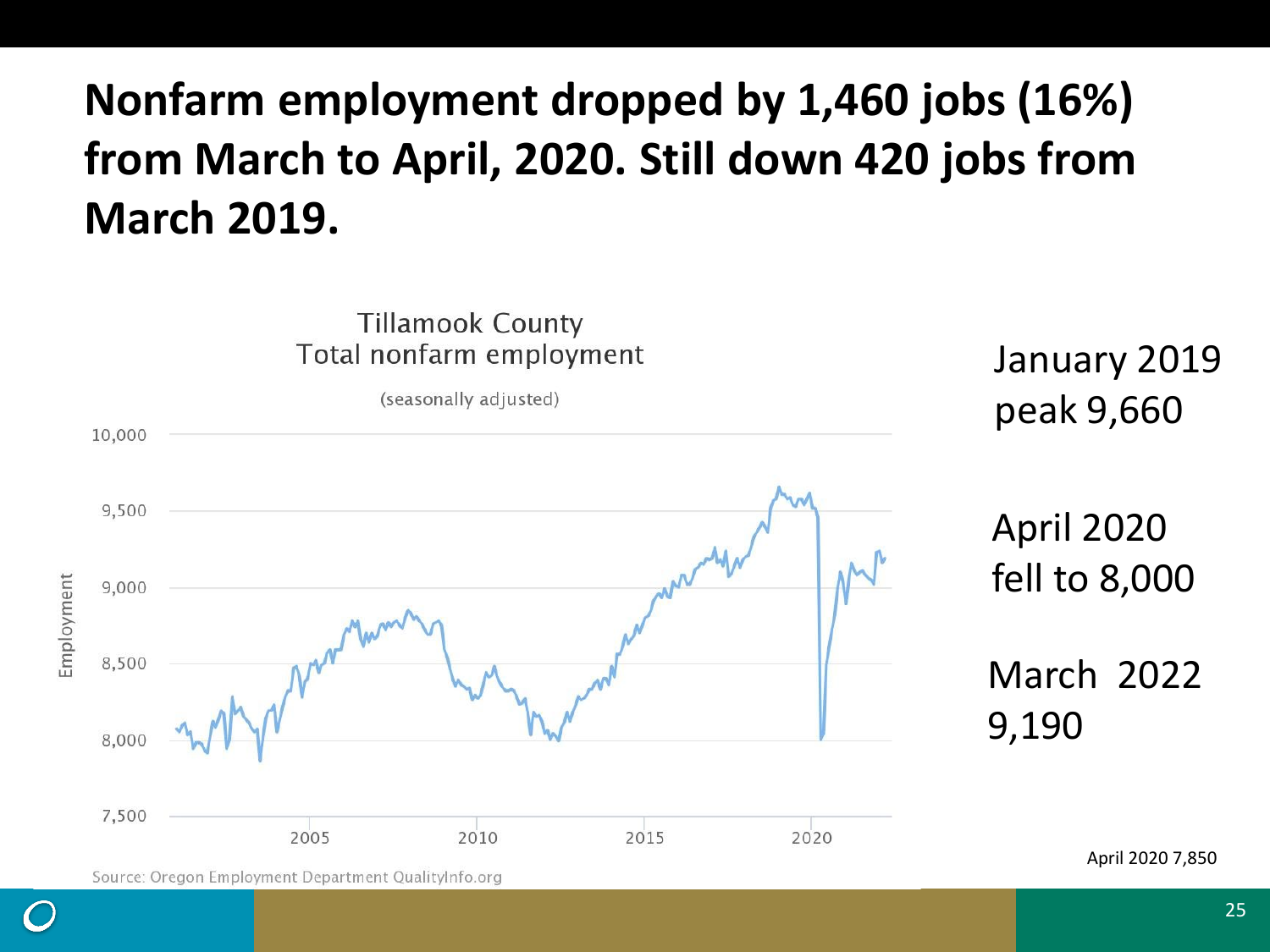### The losses in logging and private education and health services seem persistent.



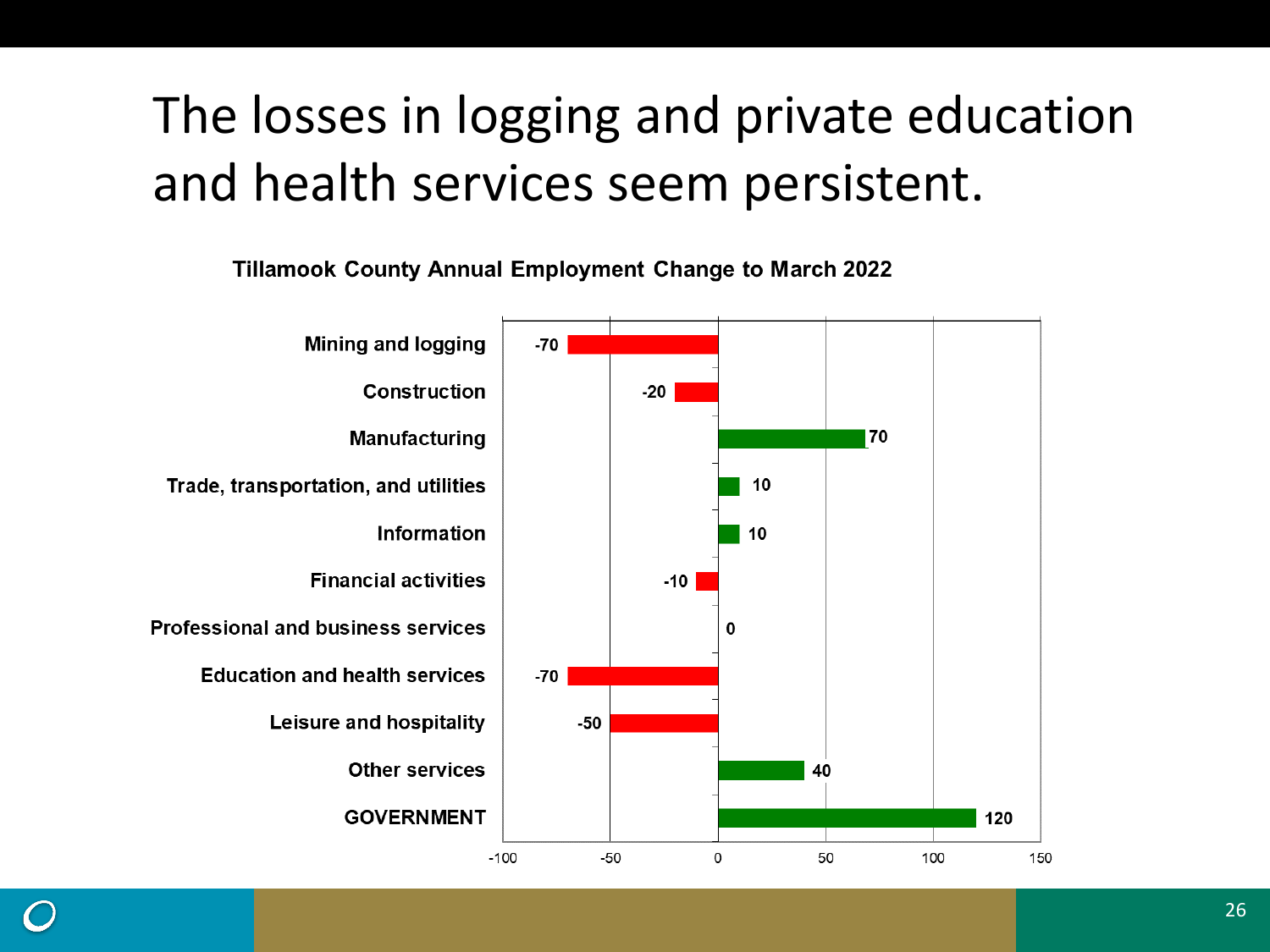Unemployment jumped from 3.5% in March 2020 vs. 3.8% in March 2022. Estimated unemployment was 404 in March 2020 vs. 472 in March 2022.

Local Area Unemployment Statistics

(Unemployment Rate)

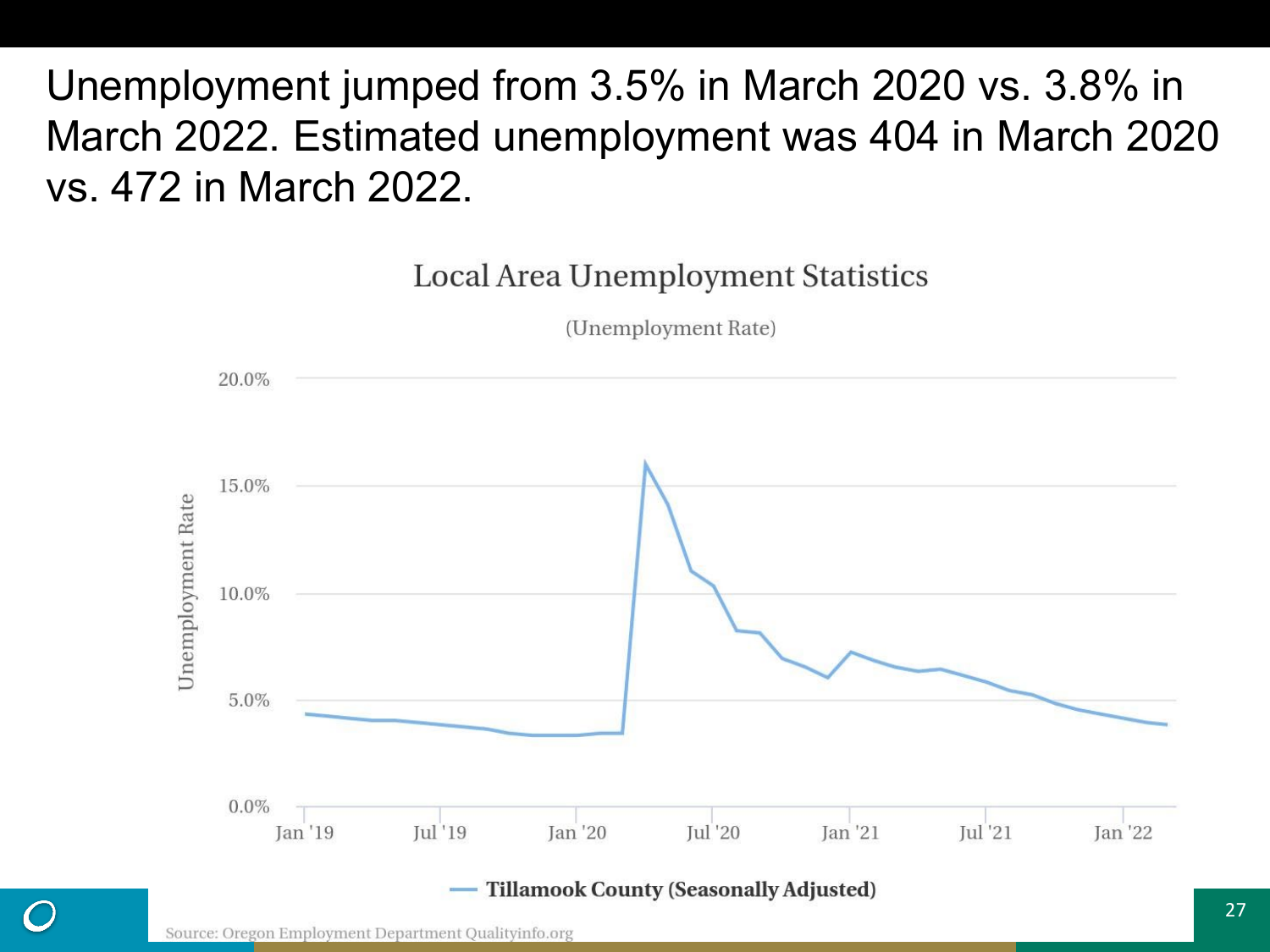## WorkSource Oregon Partners Are Here to Help Through:

- Employee recruitment services for businesses
- Job search assistance for job seekers
- Unemployment insurance
- Connections to workforce training programs
- Labor market and economic information to help businesses, job seekers, students, policy-makers, and economic development partners make informed decisions
- Coming in 2023….Paid Family and Medical Leave Insurance
- For job search or recruitment assistance, contact our staff at 503-842-4488